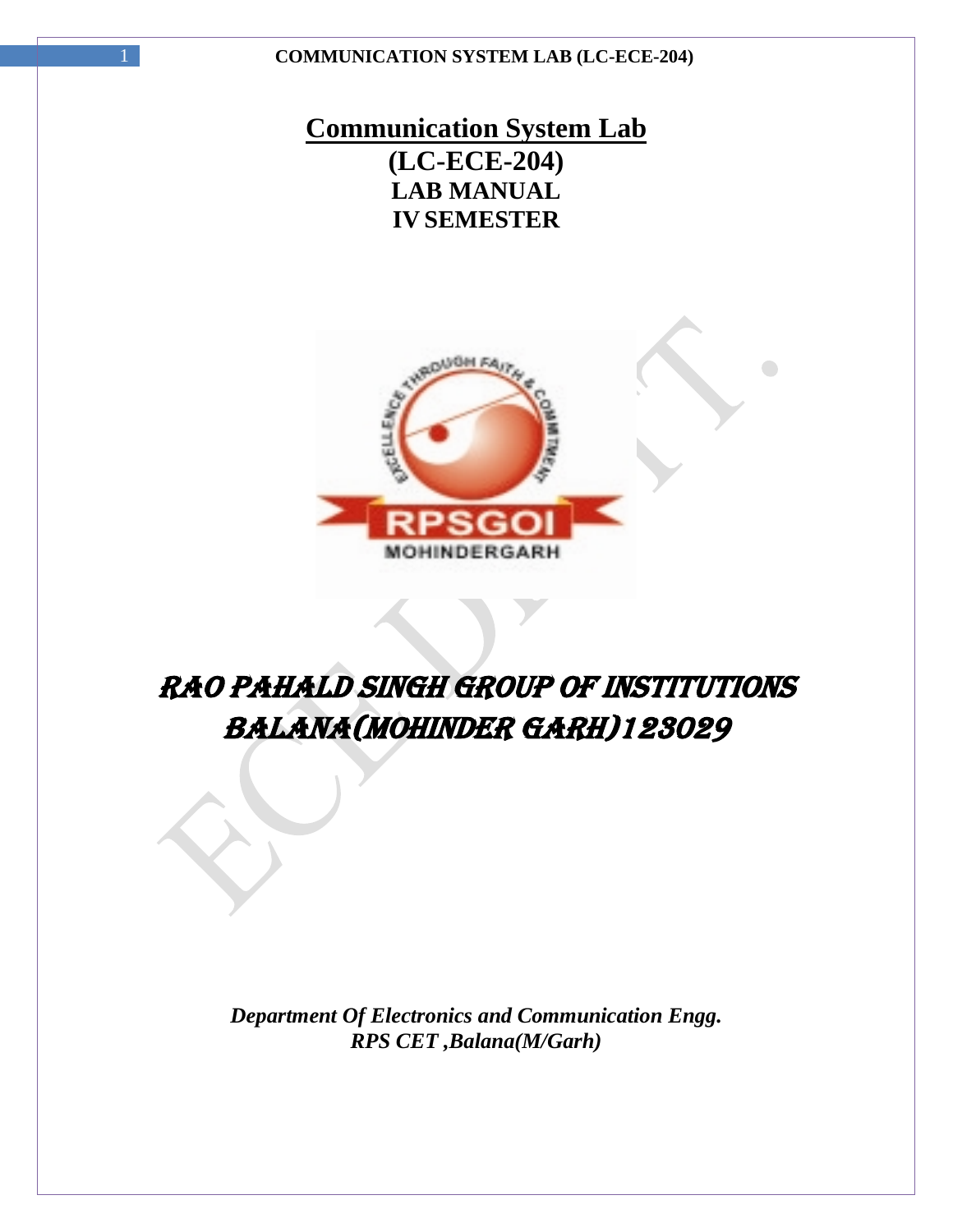### **LIST OF EXPERIMENTS**

| SR.<br>NO.       | <b>NAME OF EXPERIMENT</b>                                                                                   | <b>PAGE</b><br>NO. |
|------------------|-------------------------------------------------------------------------------------------------------------|--------------------|
|                  | Generation of DSB-SC am signal using balanced<br>modulator                                                  | 2-6                |
| $\overline{2}$ . | Generation of SSB-AM signal                                                                                 | $7 - 11$           |
| 3.               | To study envelop detector for demodulation of AM signal and 12-14<br>observe diagonal peak clipping effect. |                    |
| 4.               | Frequency modulation using voltage controlled oscillator.                                                   | 15-19              |
| 5.               | To study Pulse Amplitude Modulation.                                                                        | $20 - 21$          |
| 6.               | To study Pulse Position Modulation                                                                          | $22 - 23$          |
| 7.               | To study Pulse Width Modulation                                                                             | 24-25              |
| 8.               | Study of ASK modulator and demodulator                                                                      | 26-27              |
| 9.               | Study of PSK modulator and demodulator                                                                      | 28-29              |
| 10.              | Study of PSK and QPSK modulator and demodulator                                                             | $30 - 31$          |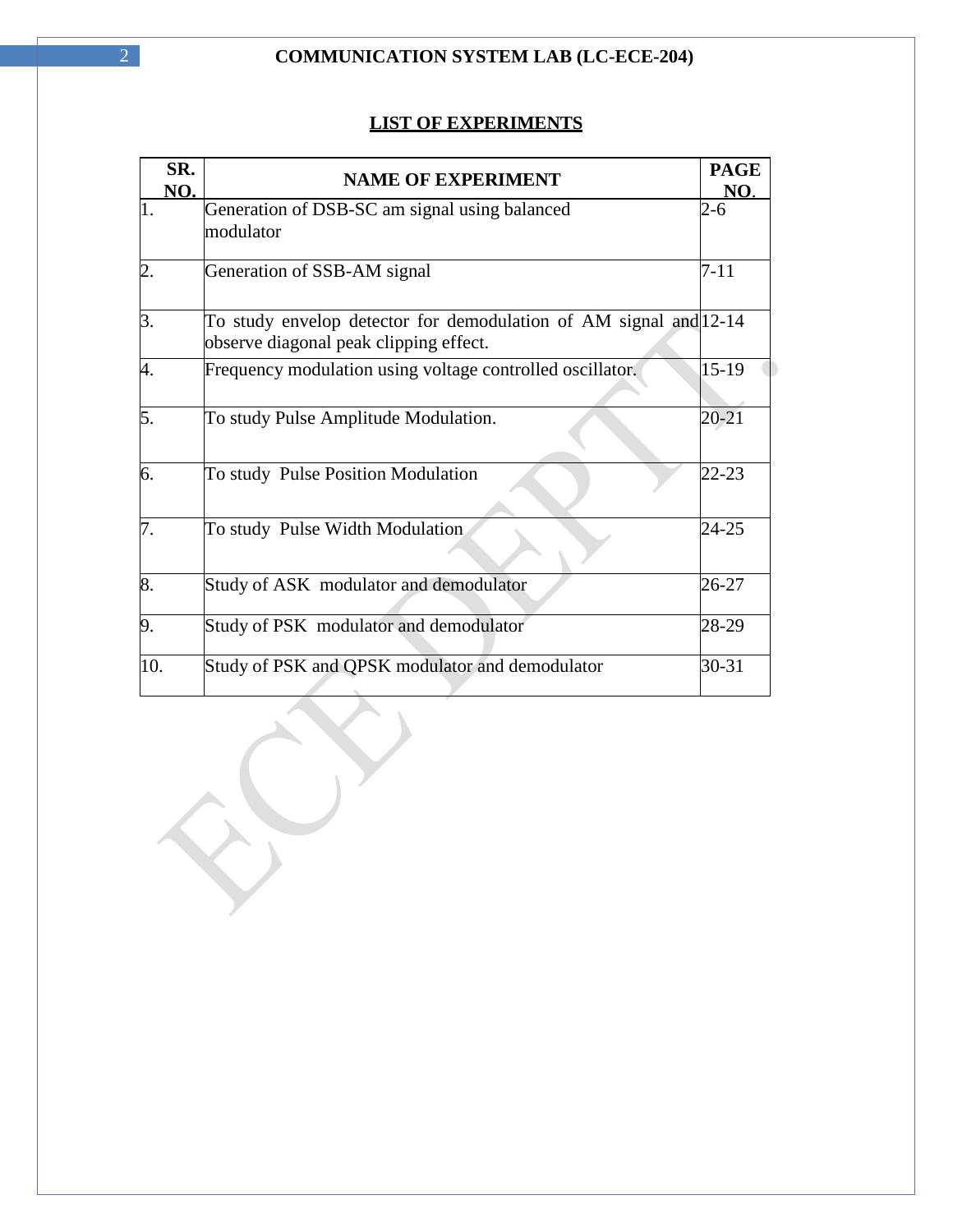### **EXPERIMENT No.1**

**AIM: -** To generate DSB-SC AM signal using balanced modulator.

### **THEORETICAL CONCEPT:-**

A double sideband suppressed carrier signal, or DSBSC, is defined as the modulating signal and the carrier wave.

$$
DSBSC = E.cos\mu t. \cos\omega t \tag{1}
$$

Generally, and in the context of this experiment, it is understood that:  $\omega \gg \mu$  (2)

Equation (3) can be expanded to give:

$$
cos\mu t \cdot cos\omega t = (E/2) cos(\omega - \mu)t + (E/2) cos(\omega + \mu)t
$$
\n(3)

Equation (3) shows that the product is represented by two new signals, one on the sum frequency  $(\omega + \mu)$ , and one on the difference frequency  $(\omega - \mu)$  - see Figure 1.



Remembering the inequality of eqn. (2) the two new components are located close to the frequency ω rad/s, one just below, and the other just above it. These are referred to as the lower and upper sidebands respectively.

These two components were derived from a 'carrier' term on  $\omega$  rad/s, and a message on  $\mu$ rad/s. Because there is no term at carrier frequency in the product signal it is described is a double sideband suppressed carrier (DSBSC) signal.

The term 'carrier' comes from the context of 'double sideband amplitude modulation' (commonly abbreviated to just AM).

The time domain appearance of a DSBSC (eqn. 1) in a text book is generally as shown in Figure 2.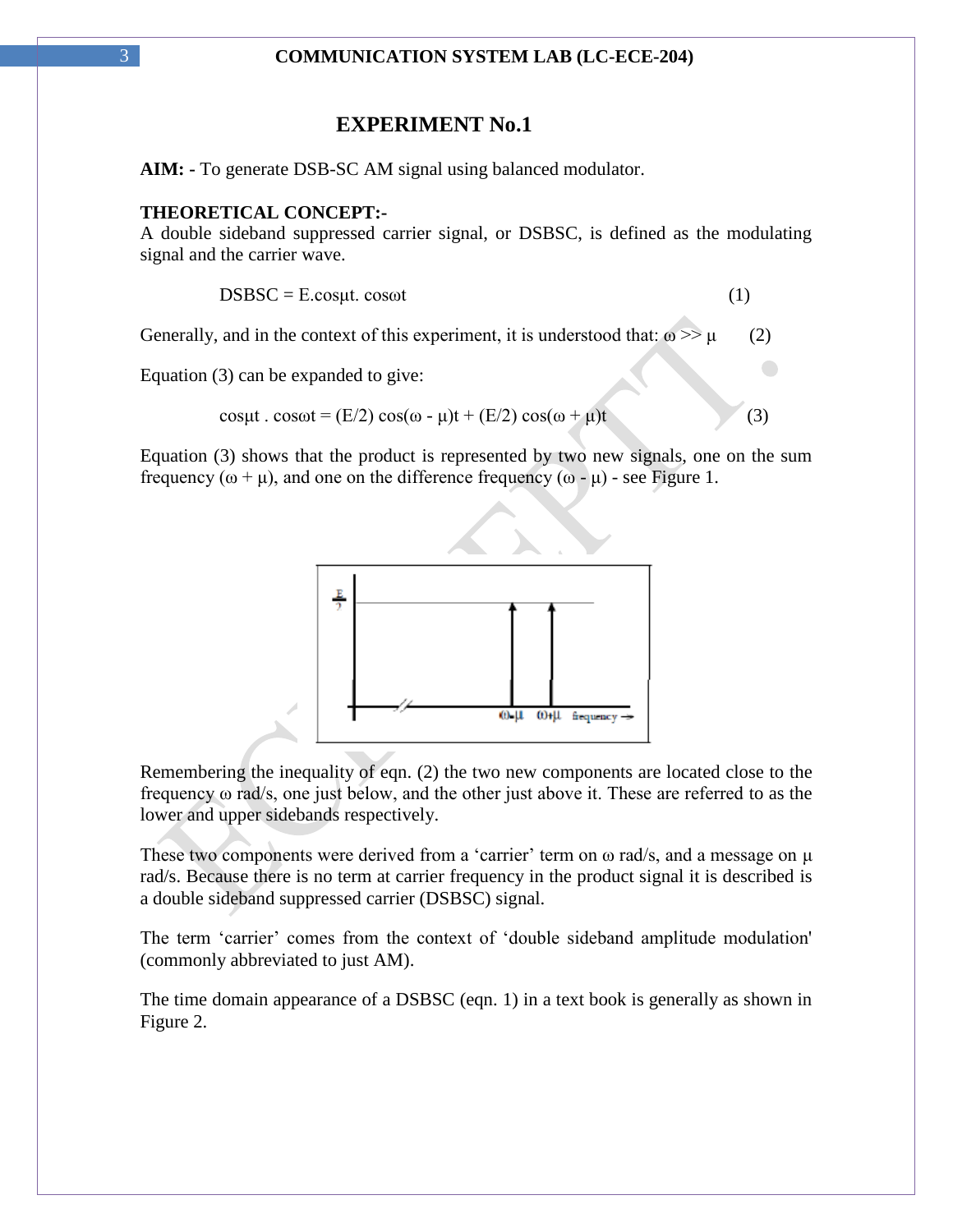

Figure 2: DSBSC seen in time domain

Notice the waveform of the DSBSC in Figure 2, especially near the times when the message amplitude is zero. The fine detail differs from period to period of the message.

 $\bigodot$ 

This is because the ratio of the two frequencies  $\mu$  and  $\omega$  has been made non-integral.

Although the message and the carrier are periodic waveforms (sinusoids), the DSBSC itself need not necessarily be periodic.



 Figure 3: DSBSC Generation using balanced modulator By removing the carrier from an AM waveforms, the generation of double sideband suppressed carrier (DSBSC) AM is generated.

### **Properties of DSB-SC Modulation:**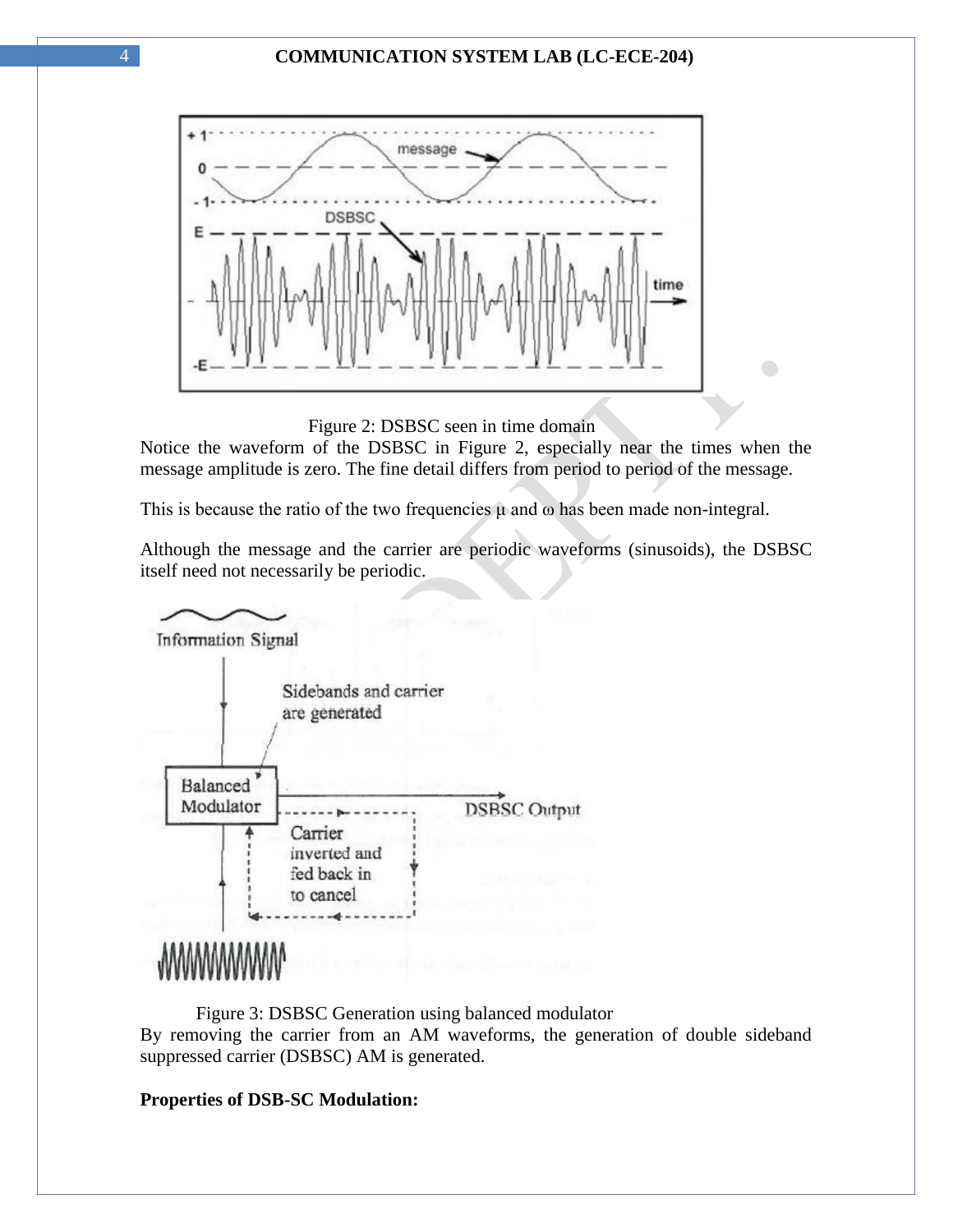- a. There is a 180 phase reversal at the point where m(t) goes negative. This is typical of DSB-SC modulation.
- b. The bandwidth of the DSB-SC signal is double that of the message signal, that is,  $BW = 2B (Hz)$ .
- c. The modulated signal is centered at the carrier frequency ωc with two identical sidebands (double-sideband) – the lower sideband (LSB) and the upper sideband (USB). Being identical, they both convey the same message component.
- d. The spectrum contains no isolated carrier. Thus the name suppressed carrier.
- e. (e)The 180 phase reversal causes the positive (or negative) side of the envelope to have a shape different from that of the message signal, see Figure 2.

A balanced modulator has two inputs: a single-frequency carrier and the modulating signal. For the modulator to operate properly, the amplitude of the carrier must be sufficiently greater than the amplitude of the modulating signal (approximately six to seven times greater)

**SPECIFICATION OF APPARATUS REQUIRED: -** (i) C.R.O. (ii) CRO Probe (iii) DSB/SSB Transmitter (ST2201) and Receiver (ST2202) Trainer (iv)Connecting leads.

### **PROCEDURE:-**

**1.** Ensure that the following initial conditions exist on the board.

- a. Audio input select switch in INT position:
- b. Mode switches in DSB position.
- c. Output amplifier's gain pot in full clockwise position.
- d. Speakers switch in OFF position.
- 2. Turn on power to the ST2201 board.

3. Turn the audio oscillator block's amplitude pot to its full clockwise (MAX) position, and examine the block's output (t.p.14) on an oscilloscope. This is the audio frequency sine wave which will be our modulating signal. Note that the sine wave"s frequency can be adjusted from about 300 Hz to approximately 3.4 KHz, by adjusting the audio oscillator's frequency pot meter. Note also that the amplitude of this audio modulating signal can be reduced to zero, by turning the Audio oscillator's amplitude pot meters to its fully counterclockwise (MIN) position. Return the amplitude present to its max position.

4. Turn the balance pot, in the balanced modulator and band pass filter circuit 1 block, to its fully clockwise position. It is this block that we will use to perform double-side band amplitude modulation.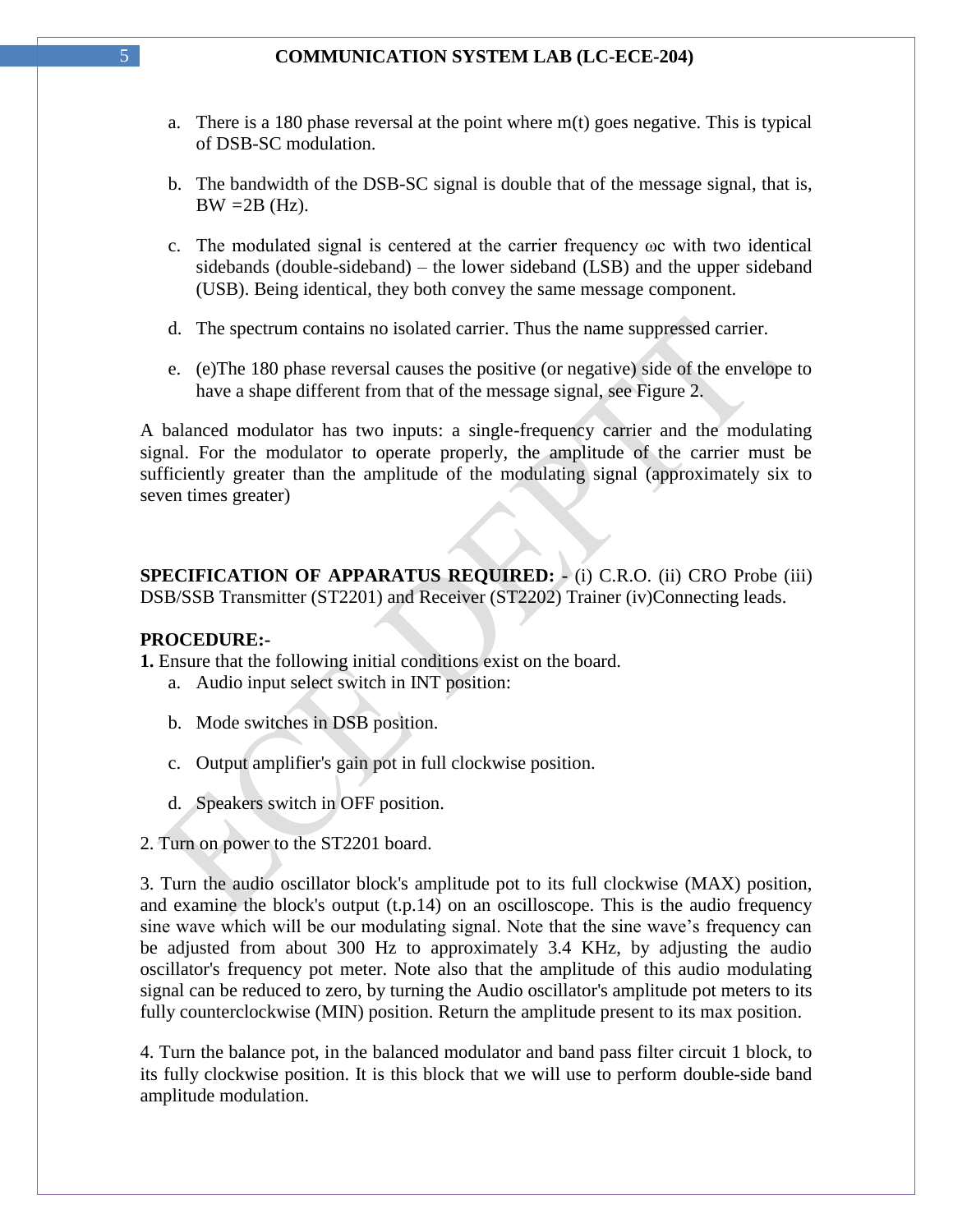- 5. Monitor, in turn, the two inputs to the balanced modulator and band pass filter circuits block, at t.p.1 and t.p.9. Note that:
	- a. The signal at t.p.1 is the audio-frequency sine wave from the audio oscillator block. This is the modulating input to our double-sideband modulator.
	- b. Test point 9 carries a sine wave of 1MHz frequency and amplitude 120mVpp approx. This is the carrier input to our double-sideband modulator.
- 6. Next, examine the output of the balanced modulator and band pass filter circuit 1 block (at t.p.3), together with the modulating signal at t.p.1 Trigger the oscilloscope on the t.p.1 signal. The output from the balanced modulator and band pass filter circuit 1 block (at t.p. 3) is a DSBFC AM waveform, which has been formed by amplitude-modulating the 1MHz carrier sine wave with the audio-frequency sine wave from the audio oscillator.





**7**. Now vary the amplitude and frequency of the audio-frequency sine wave, by adjusting the amplitude and frequency present in the audio oscillator block. Note the effect that varying each pot has on the amplitude modulated waveform. The amplitudeand frequency amplitudes of the two sidebands can be reduced to zero by reducing the amplitude of the modulating audio signal to zero. Do this by turning the amplitude pot to its MIN position, and note that the signal at t.p3 becomes an un-modulated sine wave of frequency 1 MHz, indicating that only the carrier component now remains. Return the amplitude pot to its maximum position.

 Now turn the balance pot in the balanced modulator and band pass filter circuit 1 block, until the signal at t.p. **3** is as shown in Fig. **5**



Figure **5**: Output of BPF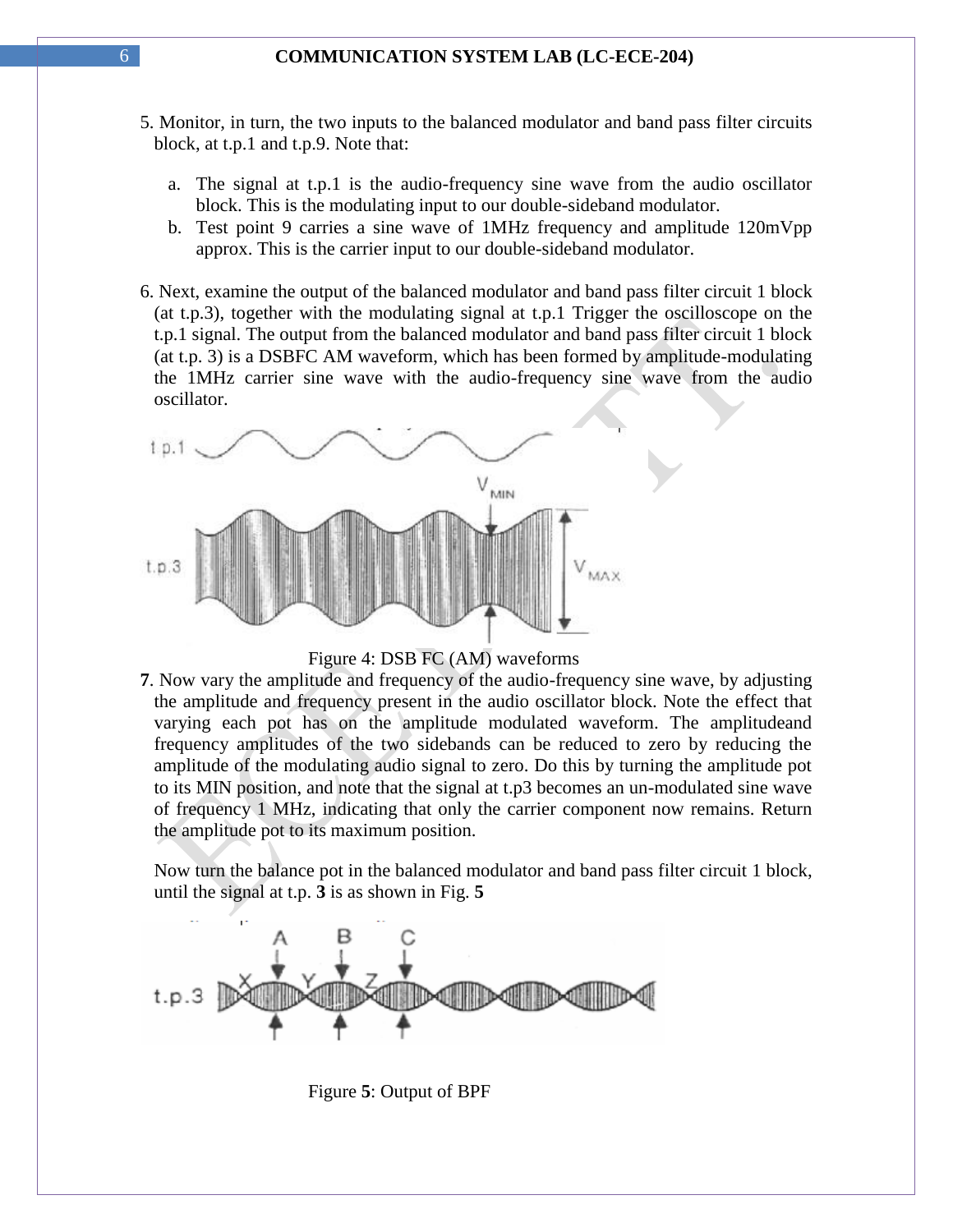The balance pot varies the amount of the 1 MHz carrier component, which is passed from the modulator's output. By adjusting the pot until the peaks of the waveform (A, B,

C and so on) have the same amplitude, we are removing the carrier component altogether. We say that the carrier has been 'balanced out' (or 'suppressed') to leave only the two sidebands.

The waveform at t.p.3 is known as a double-side suppressed carrier (DSBSC) waveform, and its frequency spectrum is as shown in Fig.1. Note that now only the two sidebands remain, the carrier component has been removed.

8. Change the amplitude and frequency of the modulating audio signal (by adjusting the audio oscillator block's amplitude and frequency pots), and note the effect that these changes on the DSBSC waveform. The amplitudes of the two sidebands can be reduced to zero by reducing the amplitude of the modulating audio signal to zero. Do these by turning the amplitude present to its MIN position, and note that the monitored signal becomes a D C level, indicating that there .are now no frequency components present.

Return the amplitude pot to its MAX position.

- 9. Examine the output from the output amplifier block (t.p.13), together with the audio modulating signal (at t.p.1), triggering the scope with the audio modulating signal. Note that the DSBSC waveform appears, amplified slightly at t.p.13, as we will see later, it is the output amplifier's output signal which will be transmitted to the receiver.
- 10. By using the microphone, the human voice can be used as the modulating signal, instead of using ST2201's audio oscillator block. Connect the module's output to the external audio input on the ST2201 board, and put the audio input select switch in the ext position. The input signal to the audio input module may be taken from an external microphone or from a cassette recorder, by choosing the appropriate switch setting on the module.

### **PRECAUTIONS:-**

- 1. Do not use open ended wires for connecting to 230 V power supply.
- 2. Before connecting the power supply plug into socket, ensure power supply should be switched off
- 3. Ensure all connections should be tight before switching on the power supply.
- 4. Take the reading carefully.
- 5. Power supply should be switched off after completion of experiment.

#### **OBSERVATION DATA:**

Draw wave forms as observed on CRO and label the different waveforms appropriately.

### **RESULT AND COMMENTS:-**

The DSBSC signal has been generated using balanced modulator.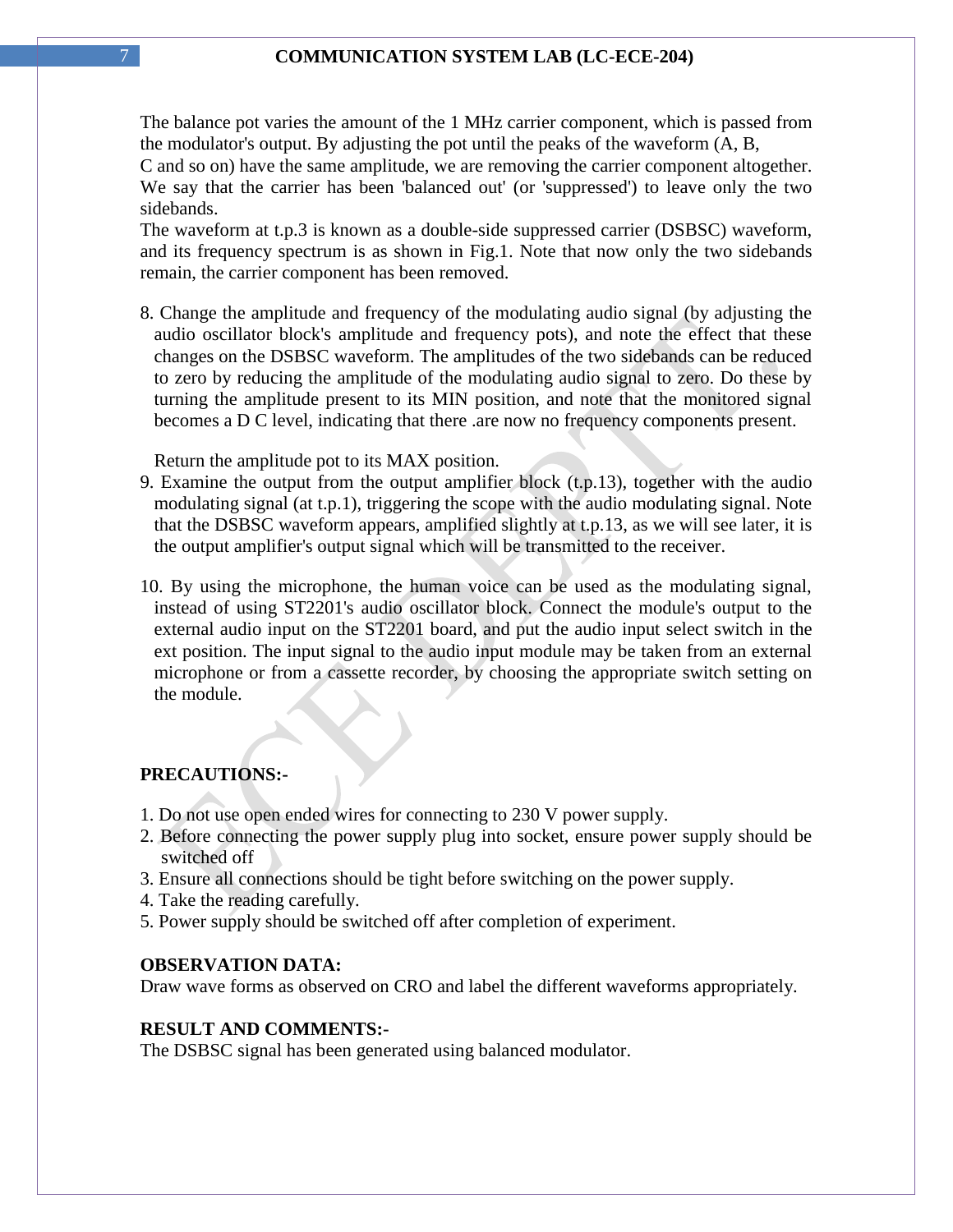### **APPLICATIONS:**

- a. Analogue TV systems: to transmit color information.
- b. One important application of DSB is the transmission of color information in a TV signal.
- c. DSB-SC is a technique used in electronic communication, most commonly for transmitting information via a radio carrier wave.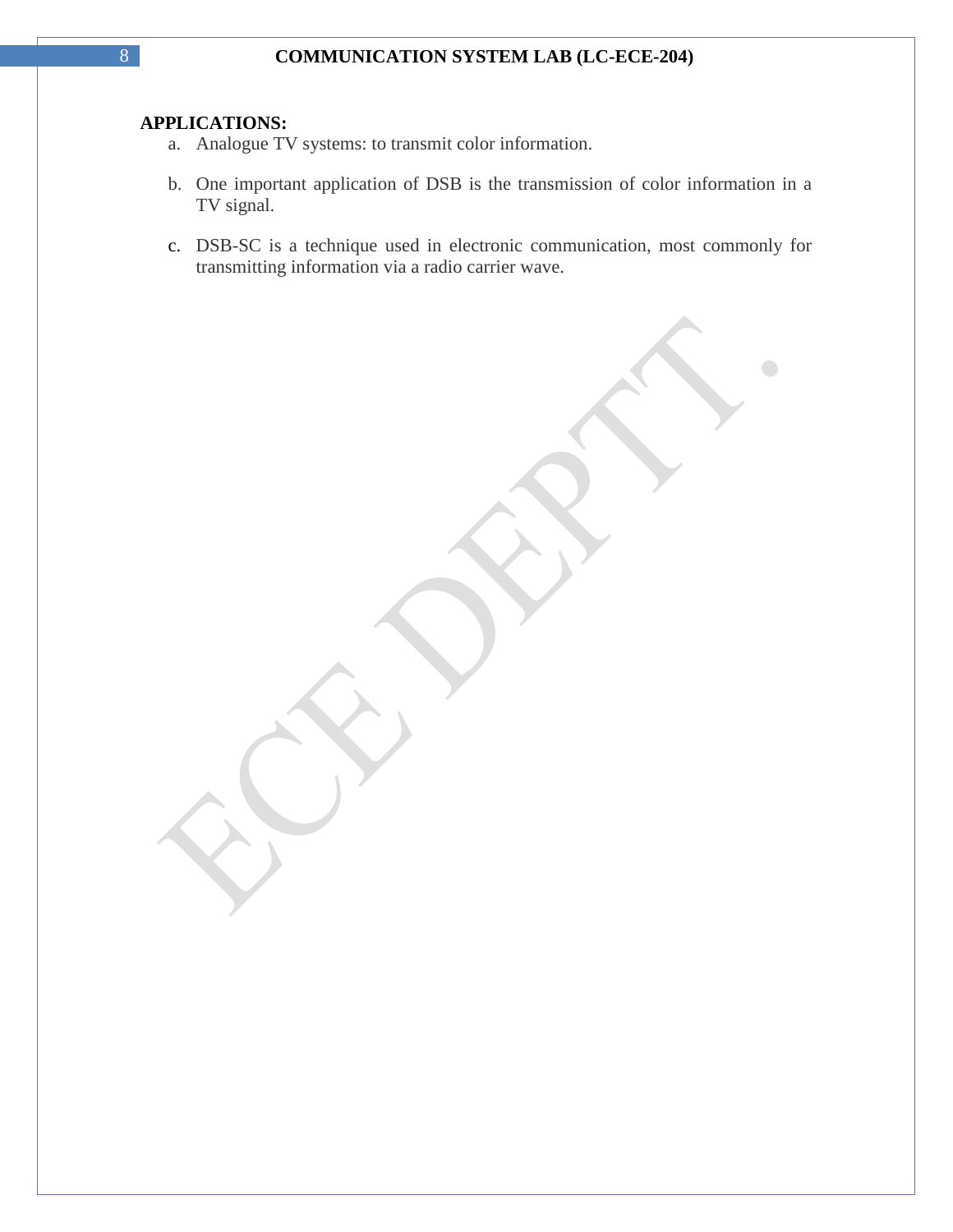### **EXPERIMENT NO.2**

**AIM: -** To generate SSB-AM signal.

### **THEORETICAL CONCEPT:-**

Single sideband suppressed carrier (SSB-SC) modulation was the basis for all long distance telephone communications up until the last decade. It was called "L carrier". It consisted of groups of telephone conversations modulated on upper and/or lower sidebands of contiguous suppressed carrier. The groups and sideband orientations (USB, LSB) supported hundreds and thousands of individual telephone conversations.

 $\bigodot$ 

SSB Transmitter:



A double sideband transmission was the first method of modulation developed and for broadcast stations, is still the most popular in medium and long range broadcast stations. The reason for such wide spread is that the receiver design can be simple and reliable. Radio is also used for the communication in which the signal is addressed to the receiving station or group of stations. For this type of communication other systems are used, one of which is investigated.

**SPECIFICATION OF APPARATUS USED:** (i) C.R.O. (ii) CRO Probe (iii) DSB/SSB Transmitter (ST2201) and Receiver (ST2202) Trainer (iv) Connecting leads.

### **PROCEDURE:-**

**1.** Ensure that the following initial conditions exist on the board.

- a. Audio input select switch in INT position:
- b. Mode switches in DSB position.
- c. Output amplifier's gain pot in full clockwise position.
- d. Speakers switch in OFF position.

2. Turn on power to the ST2201 board.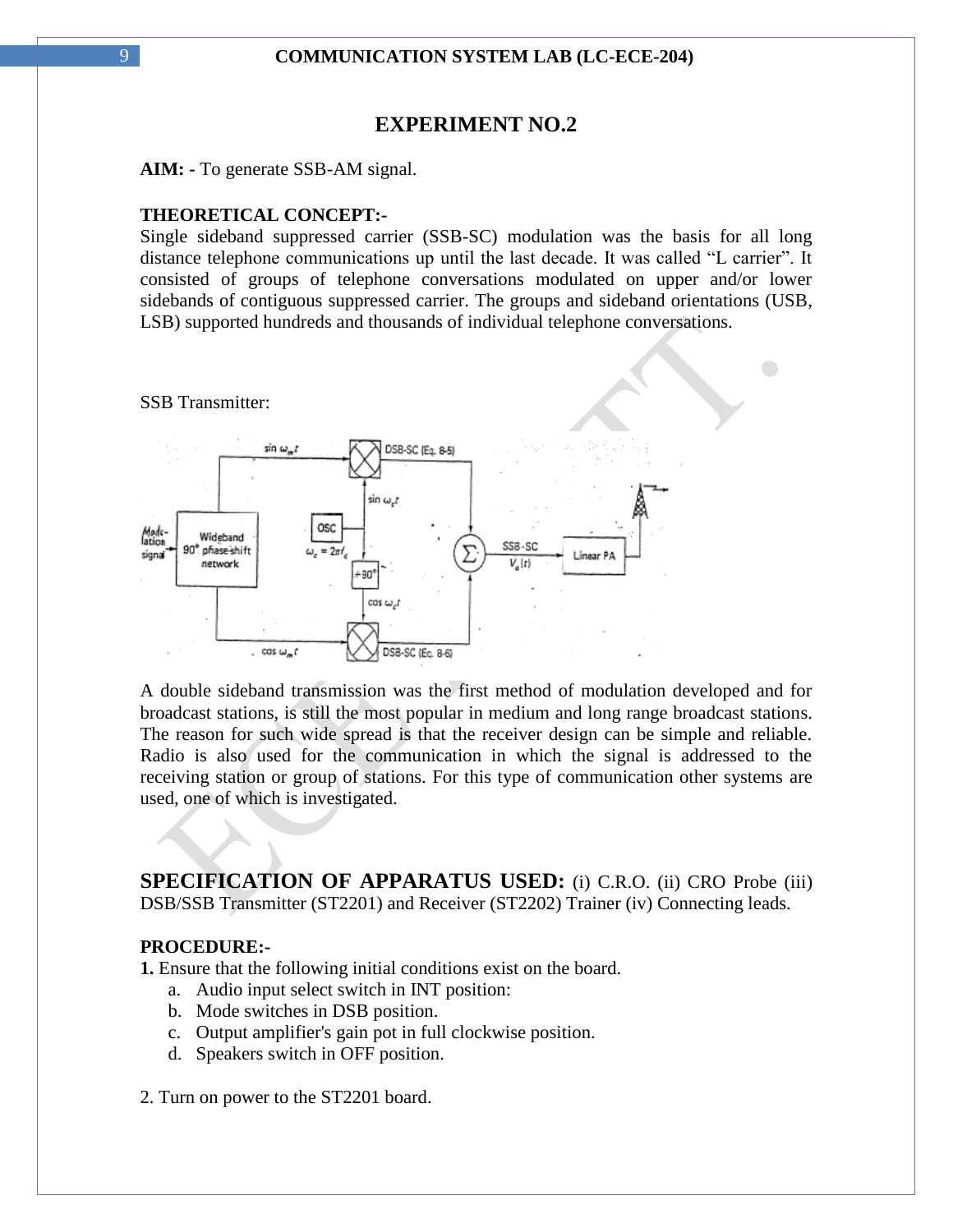**3.** Turn the audio oscillator block's amplitude pot to its fully clockwise (MAX) position, and examine the block's output (t.p.14) on an oscilloscope. This is the audio frequency sine wave which will be used as out modulating signal. Note that the sine wave"s frequency can be adjusted from about 300Hz to approximately 3.4 KHz, by adjusting the audio oscillator's frequency pot.

**4.** To achieve signal- sideband amplitude modulation, we will utilize the following three blocks on the **ST2201** module.

- a. Balanced modulator.
- b. Ceramic band pass filter
- c. Balanced modulator and band pass filter circuit 2.

We will now examine the operation of each of these blocks in detail.

- **5.** Monitor the two inputs to the balanced modulator block, at t.p.15 and t.p.6 noting that:
	- a. The signal t.p. 15 is the audio frequency sine wave from the audio oscillator block.
	- b. This is the modulating input to the balanced modulator block.
	- c. The signal at t.p. 6 is a sine wave whose frequency is slightly less than 455 KHz. It is by the 455 KHz oscillator block, and is the carrier input to the balanced modulator block.
- **6.** Next, examine the output of the balanced modulator block (at t.p.17), together with the modulating signal at t.p.15 trigger the oscilloscope on the modulating signal. Check that the waveforms are as shown Fig. 2.



Note that it may be necessary to adjust the balanced modulator block's balance pot, in order to ensure that the peaks of t.p.17's waveform envelope (labeled A, B, C etc. in the above diagram) all have equal amplitude. The frequency spectrum of this DSBSC waveform is shown in Fig.3.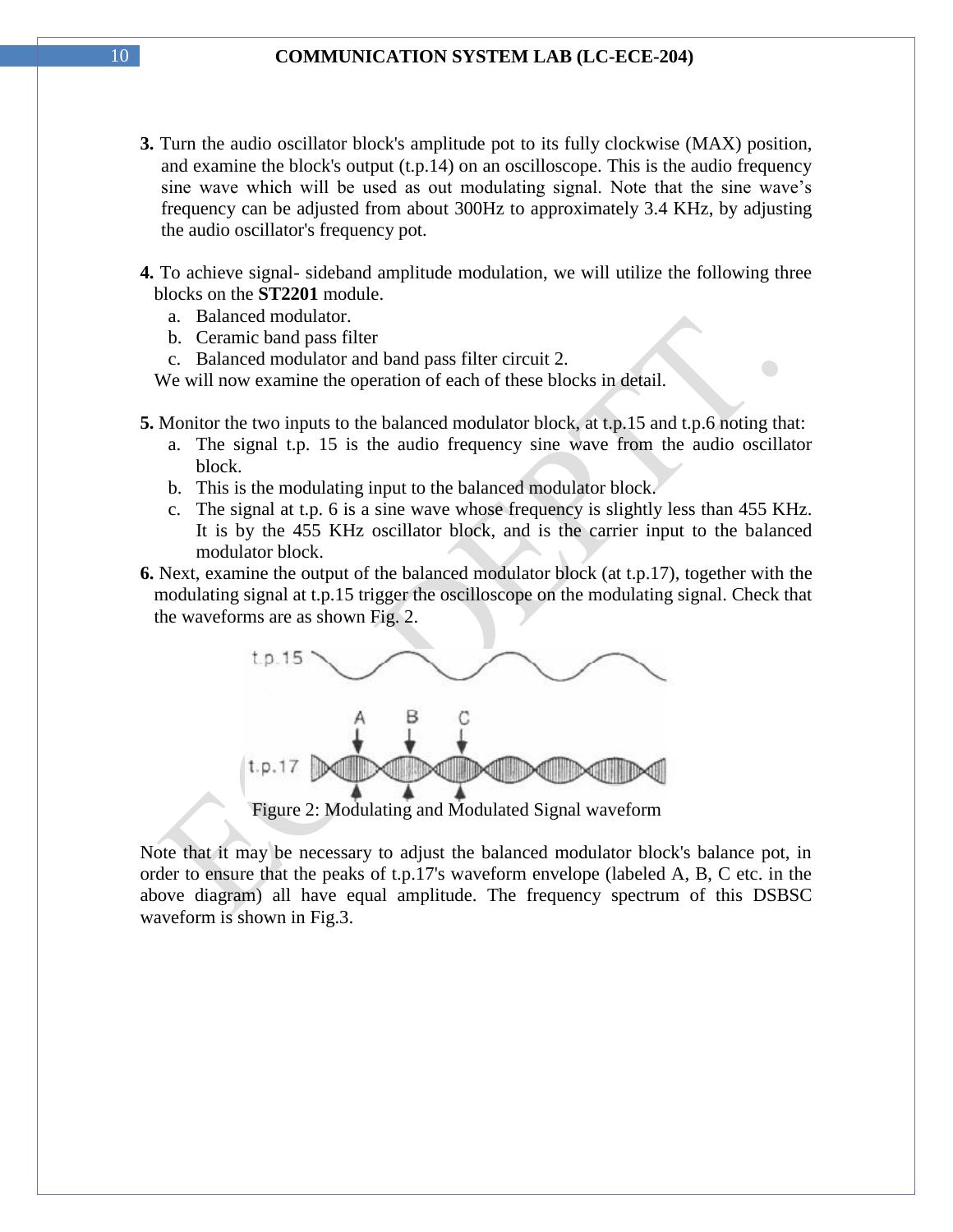

Figure 3: DSBSC Sidebands

**7.** The DSBSC output from the balanced modulator block is next passed on to the ceramic filter block, whose purpose is to pass the upper sideband, but block the lower sideband. It was mentioned earlier that the frequency of the carrier input to the balanced modulator block has been arranged to be slightly less than 455 KHz.

In fact, the carrier chosen so that, whatever the modulating frequency fm, the upper sideband (at fc+fm) will fall inside the filter's pass band, while the lower sideband (at fc-fm) always falls outside. Consequently, the upper sideband will suffer little attenuation, while the lower sideband will be heavily attenuated to such an extent that it can be ignored. This is shown in the frequency



Figure 4: Frequency Response of Ceramic BPF

**8.** Monitor the output of the ceramic band pass filter block (at t.p. 20) together with the audio modulating signal (at t.p.15) using the later signal to trigger the oscilloscope.

 Note that the envelope of the signal at t.p. 20 now has fairly constant amplitude, as shown in Fig.5.



Figure 5: Input Audio Signal and SSB output Signal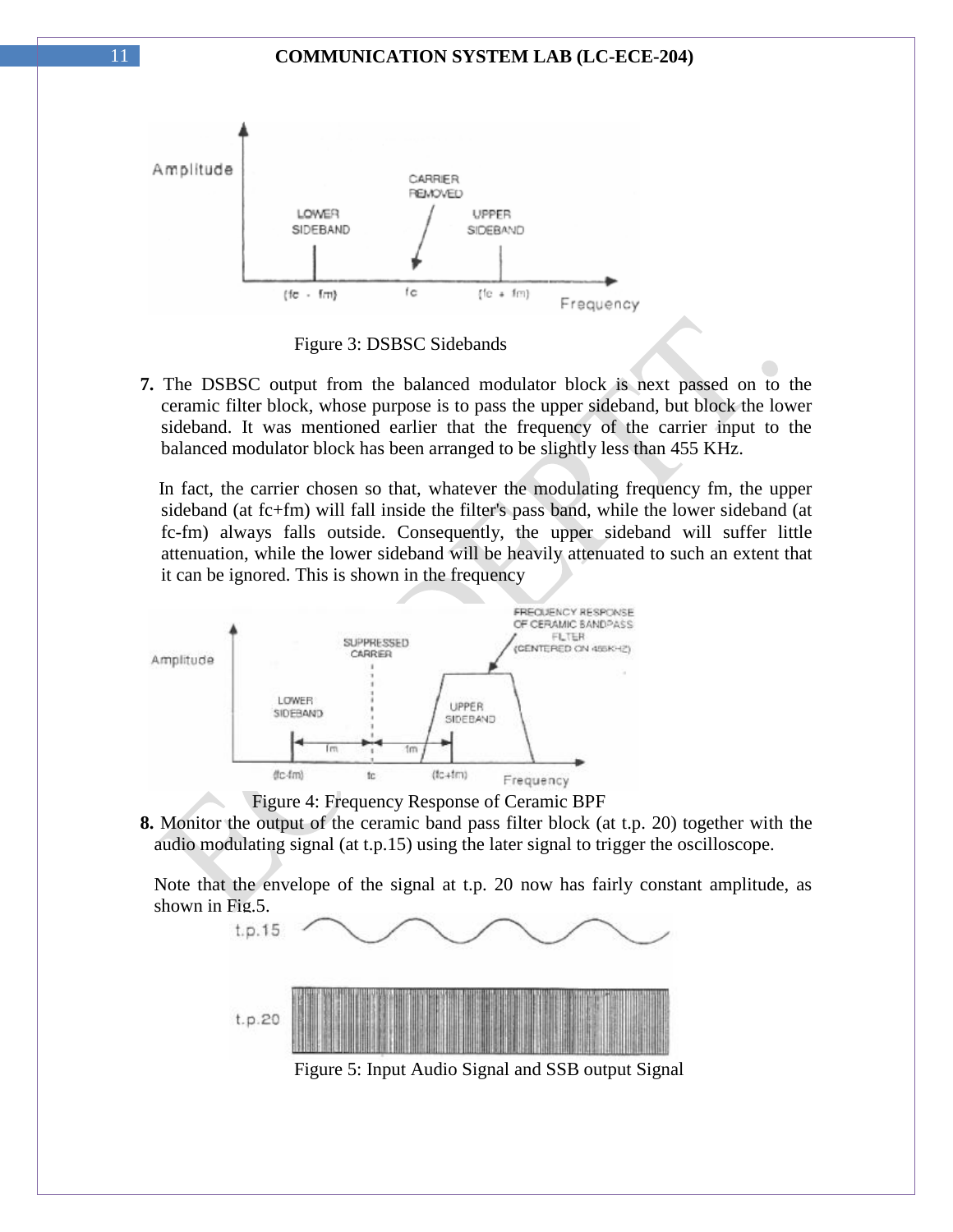If the amplitude of the signal at t.p. 20 is not reasonably constant, adjust the balance pot in the balance modulator block to minimize variations in the signal's amplitude. If the constant-amplitude waveform still cannot be obtained, then the frequency of the 455KHz oscillator needs to be trimmed.

**9.** Now, trigger the oscilloscope with the ceramic band pass filter's output signal (t.p.20) and note that the signal is a good, clean sine wave, indicating that the filter has passed the upper sideband only.

 Next, turn the audio oscillator block's frequency pot throughout its range. Note that for most audio frequencies, the waveform is a good, clean sine wave, indicating that the lower sideband has been totally rejected by the filter.

- **10.** Note that there is some variation in the amplitude of the signal at the filter's output (t.p. 20) as the modulating frequency changes.
- **11.** Note that, by passing only the upper side band of frequency (fc+fm), all we have actually done is to shift out audio modulating signal of frequency fm up in frequency by an amount equal to the carrier frequency fc. This is shown in Fig.7.



 (b). Corresponding range of output frequencies from ceramic band pass filter block Figure 7: Range of frequency output from audio oscillator and ceramic BPF

**12.** With the audio oscillator block's frequency pot roughly in its midway position, turn the block's amplitude pot to its MIN position, and note that the amplitude of the signal at the ceramic band pass filter's output (t.p. 20) drops to zero. This highlights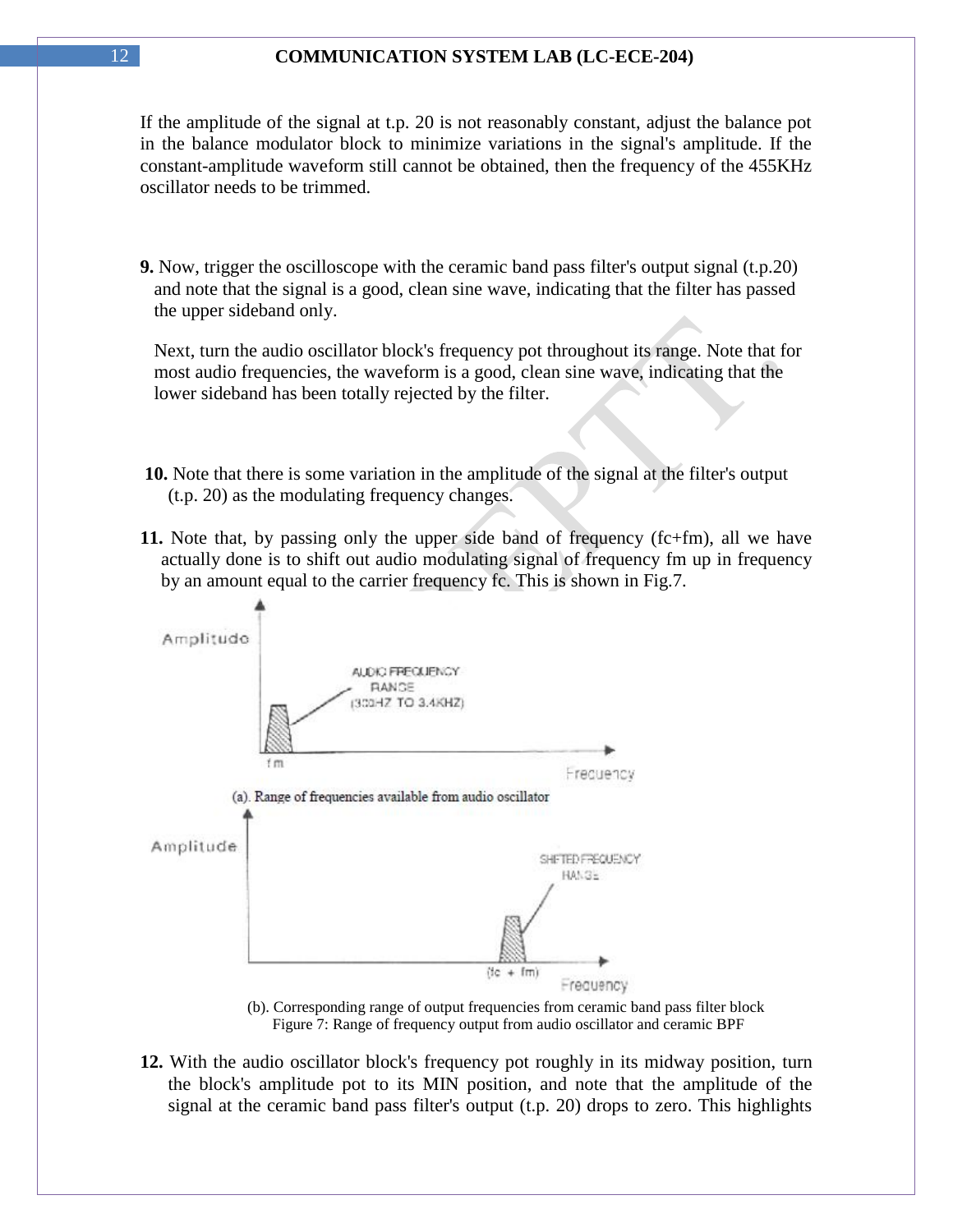one on the main advantages of SSB amplitude modulation if there is no modulating signal, then the amplitude of the SSB waveform drops to zero, so that no power is wasted. Return the amplitude pot to its MAX position.

- **13.** Now examine the output of the balanced modulator and band pass filter circuit 2 blocks (t.p.22), and check that the waveform is a good sine wave of frequency approximately 1.45MHz. This indicates that only the upper sideband is being passed by the block. Check that the waveform is reasonably good sinusoid for all audio modulating frequencies (i.e. all positions of the audio oscillator's frequency pot
- **14.** Examine the final SSB output (at t.p. 22) together with the output from the output amplifier block (t.p. 13). Note that the final SSB waveform appears, amplified slightly, at t.p. 13.
- **15.** By using the microphone the human voice can be used as the audio modulating signal, instead of using **ST2201**'s audio oscillator block. Connect the microphone to the external audio input on the **ST2201** board, and put the audio input select switch in the EXT position.

#### **PRECAUTIONS:-**

1. Do not use open ended wires for connecting to 230 V power supply.

2. Before connecting the power supply plug into socket, ensure power supply should be switched off

- 3. Ensure all connections should be tight before switching on the power supply.
- 4. Take the reading carefully.

5. Power supply should be switched off after completion of experiment.

### **RESULT AND COMMENTS:-**

The SSB signal has been generated using balanced modulator.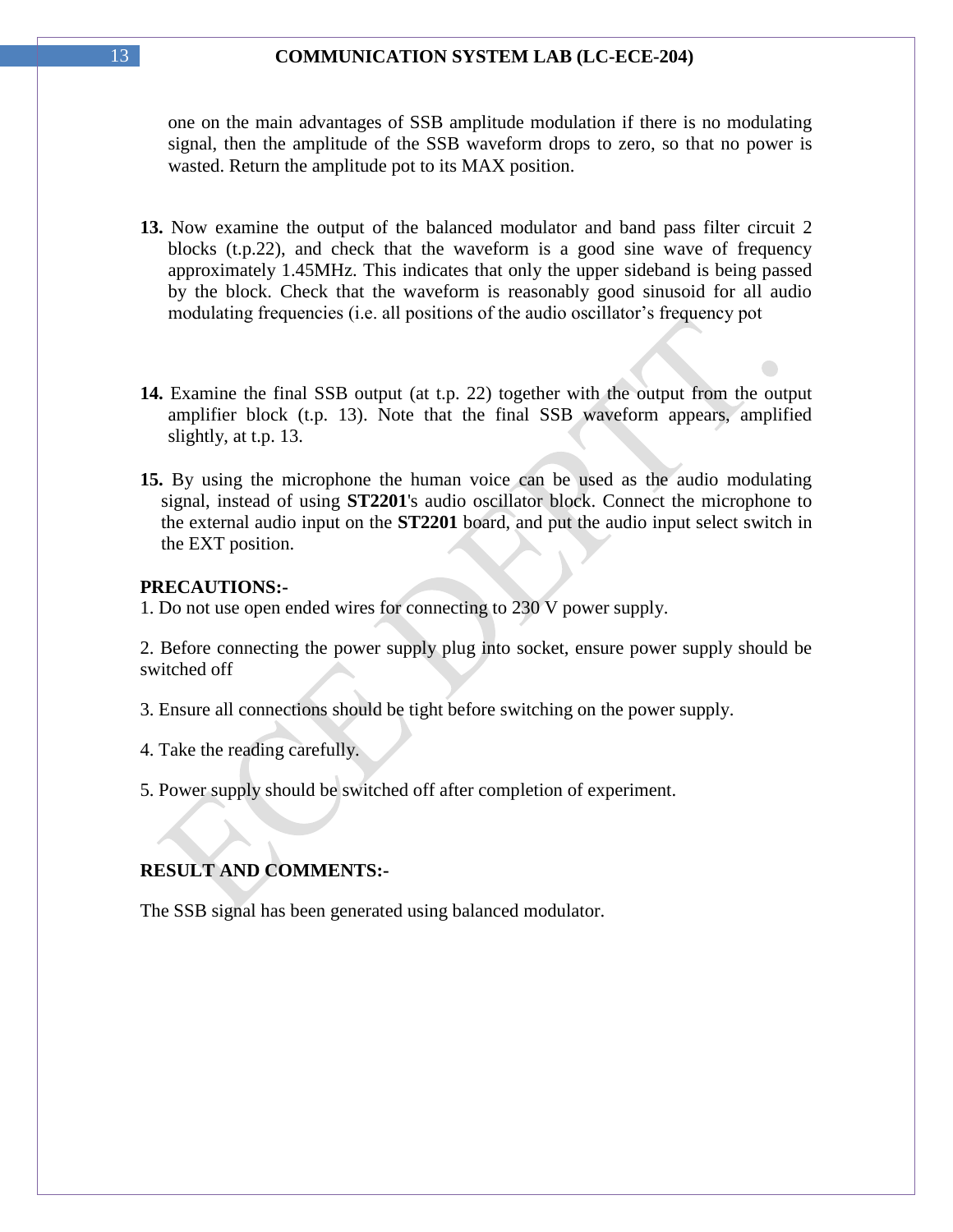### **EXPERIMENT No.3**

**AIM: -** To generate Frequency modulated signal using Voltage Control Oscillator.

### **THEORETICAL CONCEPT:-**

Frequency modulation is a form of angle modulation in which the amplitude of the modulated carrier is kept constant while its frequency and its rate of change are varied by the modulating signal. In FM the instantaneous angular frequency Wi is varied linearly in accordance with the instantaneous magnitude of base band signal  $X(t)$ , about an unmodulated carrier frequency (also called as resting frequency) Wc and the rate at which the carrier shifts from its resting point to its non resting point is determined by the frequency of modulating signal while keeping the amplitude of the carrier wave constant.

$$
Carrier signal C(t) = ASin (Wct + \theta_0) = ASin \Phi
$$
 (1)

 $\blacksquare$ 

where Wc is the frequency of Carrier wave in radians/second and

 $\Phi$  in radians = Total phase angle of the unmodulated carrier = (Wct + $\theta_0$ ).... (2)

In FM while the amplitude A remains constant, instantaneous value of Φ changes.

If Wi (t) = Instantaneous value of angular velocity and  $\Phi$ i = Instantaneous phase angle of FM wave,

| then. |  |
|-------|--|
|       |  |

- Φi = ∫ Wi (t) dt.………………. (4)
- Therefore FM wave can be represented as S(t) = ASin Φi….…………. (5)

Modulating voltage Signal =  $X(t)$  volts  $\dots\dots\dots\dots\dots\dots\dots\dots$  (6)

Then instantaneous angular frequency of an FM signal is given by

d $\Phi$ i / dt = Wi (t) = Wc+ K<sub>f</sub>X(t)………………….(7) where  $K_f$  = Constant of proportionality = frequency sensitivity of the modulator in

Hertz per volt

Therefore Frequency variation = │KfX(t) │ ……………….………….(8)

Since the value of Wc is assumed to be fixed,

Φi = ∫ Wi (t) dt = ∫ [ Wc+ KfX(t)] dt= Wct+ K<sup>f</sup> ∫X(t) dt ……………(9)

**Frequency Deviation:** It is the amount by which carrier frequency is varied from its unmodulated value and it is same as frequency variation.

Max Frequency deviation ΔW =│KfX(t) │max……………………(10) Very often we write  $\Delta W = \delta$ ;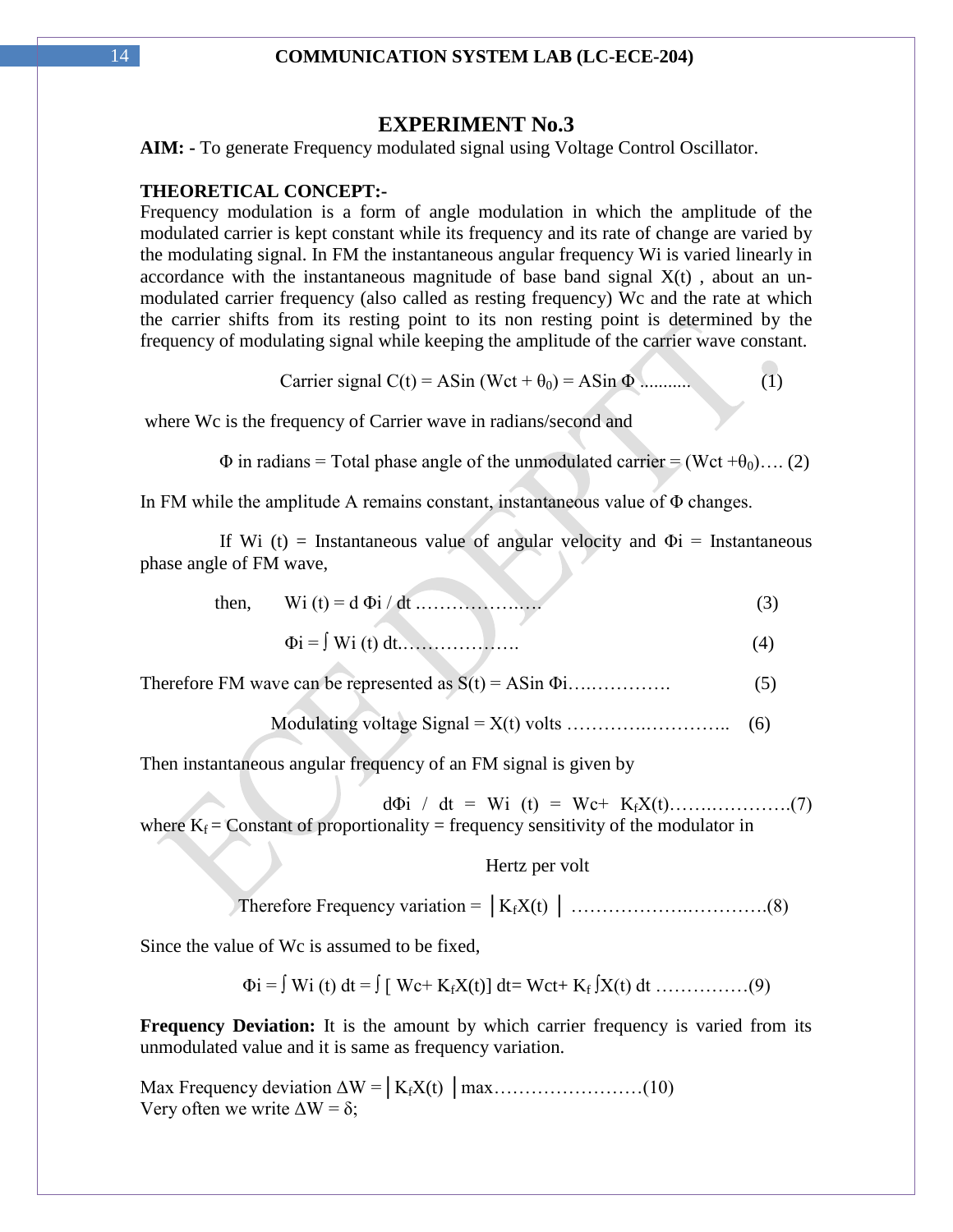Maximum allowed deviation =75 kHz

**Frequency Modulation Index mf**: It is the ratio of frequency deviation ΔW in rad/sec to the angular frequency of modulating signal Wm or frequency deviation in Hertz/sec to to the modulating frequency in Hertz/sec.

Thus mf = ΔW / Wm = δ / Wm if δ is given in rad /Sec …………….. (11)

If δ is given in Hertz/Sec then mf = δ / fm …………………..…… (12)

### **EXPERIMENTAL SETUP:-**

The audio oscillator supplies the information signal and could, if we wish, be replaced by a microphone and AF amplifier to provide speech and music instead of the sine wave signals that we are using with **ST2203**.

The FM modulator is used to combine the carrier wave and the information signal in much the same way as in the AM transmitter. The only difference in this case is that the generation of the carrier wave and the modulation process is carried out in the same block. It is not necessary to have the two processes in same block, but in our case, it is. The output amplifier increases the power in the signal before it is applied to the antenna for transmission just as it did in the corresponding block in the FM transmitter.



Figure 1: FM Transmitter

#### **Controlling the VCO:**

To see how the VCO is actually controlled, let us assume that it is running at the same frequency as an un-modulated input signal. The input signal is converted into a square wave and, together with the VCO output, forms the two inputs to an Exclusive – OR gate. Remember that the Exclusive - OR gate provides an output whenever the two inputs are different in value and zero output whenever they are the same. The provided an output from the Exclusive -OR gate with an on-off ratio of unity and an average voltage at the output of half of the peak value. Now let us assume that the FM signal at the input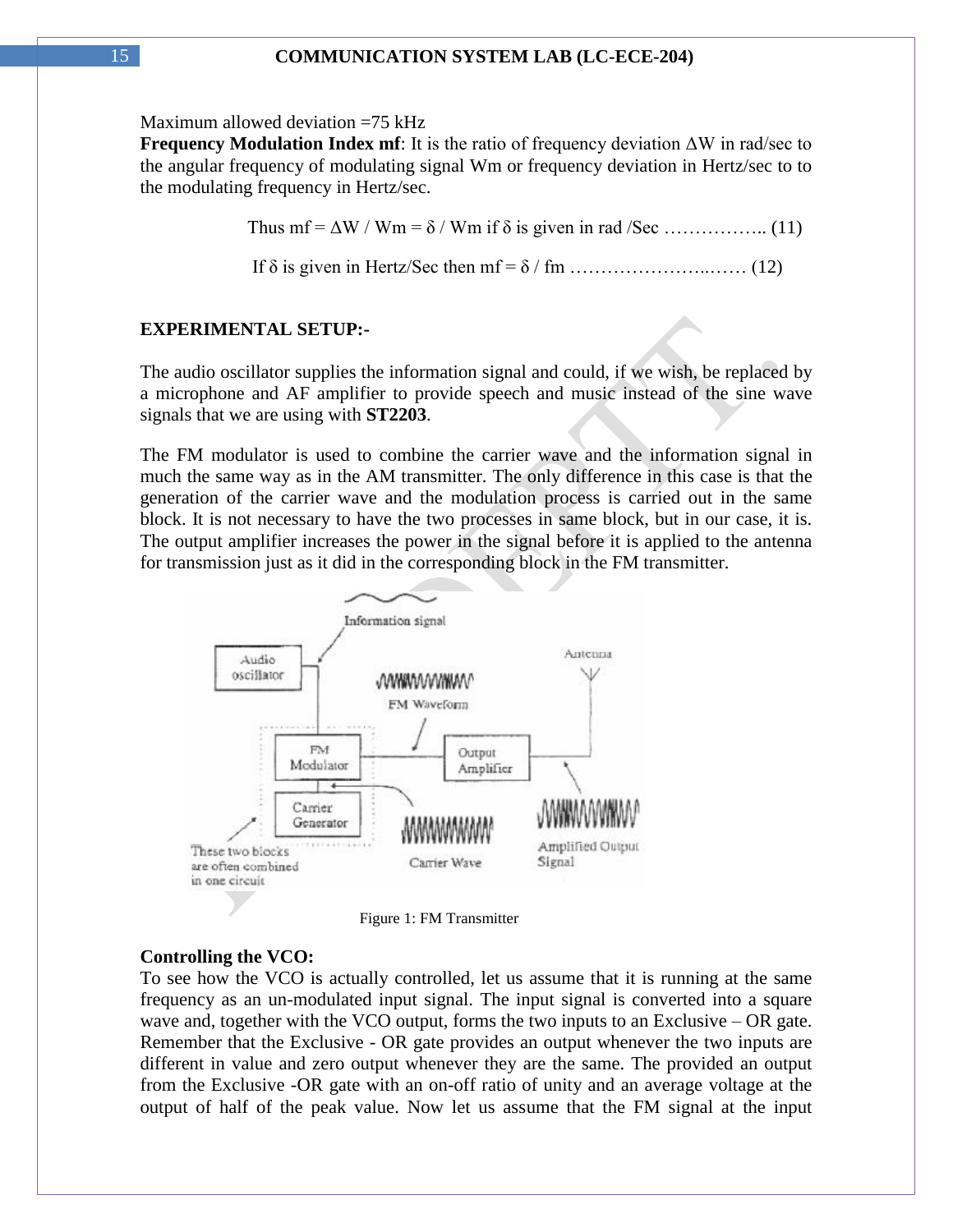decreases in frequency (see fig. 34). The period of the 'squared up' FM signal increases and the mean voltage level from the Exclusive -OR gate decreases. The mean voltage level is both the demodulated output and the control voltage for the VCO. The VCO frequency will decrease until its frequency matches the incoming FM signal.

**SPECIFICATION OF APPARATUS USED: -** (i) C.R.O. (ii) CRO Probe (ii) FM Modulation and Demodulation Trainer (ST 2203) (iv) Connecting leads.

#### **PROCEDURE:--**

1. Ensure that the following initial conditions exist on the **ST2202** board.

- a. All switched faults off.
- b. Amplitude pot (in mixer amplifier block) in fully clockwise position.
- c. VCO switch in 'ON' position.
- 2. Turn the audio oscillator block's amplitude pot to its fully clockwise position, and examine the block's output t.p.1 on an oscilloscope. This is the audio frequency sine wave, which will be used as our modulating signal. Note that the sine wave's frequency can be adjusted from about 300Hz to approximately 3.4 KHz, by adjusting the audio oscillator's frequency pot.
- 3. Connect the output of audio oscillator to VCO section"s MOD In socket.
- 4. Turn ON the power supply.
- 5. Observe the modulating signal and modulated output at the VCO"s MOD OUT socket by using CRO.
- 6. Calculate m $f = \delta / f_m$ .
- 7. Vary the modulating frequency keeping carrier freq constant and repeat steps 3 and 4.
- 8. Vary the carrier frequency keeping modulator freq constant and repeat steps 3 and 4.
- 9. Tabulate the results.

### **PRECAUTIONS:-**

- 1. Do not use open ended wires for connecting to 230 V power supply.
- 2. Before connecting the power supply plug into socket, ensure power supply should be switched off.
- 3. Ensure all connections should be tight before switching on the power supply.
- 4. Take the reading carefully.
- 5. Power supply should be switched off after completion of experiment.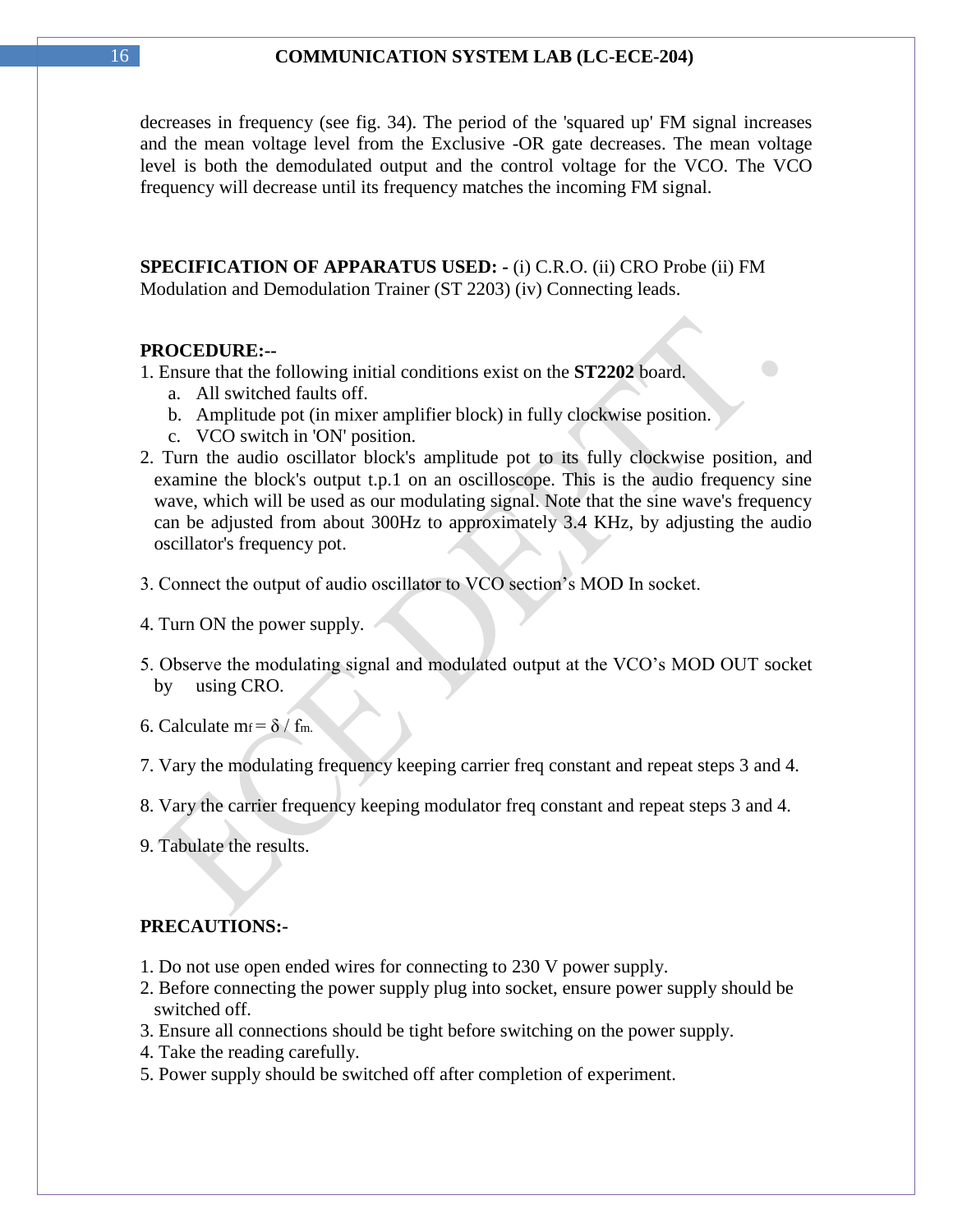$\bigodot$ 

### **OBSERVATION DATA:-**

| Sno. | Modulating<br>frequency(Hz) | Carrier        | Modulation    |
|------|-----------------------------|----------------|---------------|
|      |                             | frequency(KHz) | Index $(m_f)$ |
|      |                             |                |               |
|      |                             |                |               |
|      |                             |                |               |
|      |                             |                |               |

### **SAMPLE CALCULATION:-**

 $m_f = \delta / f_m$  $= 2 \times 8.3 \times 10<sub>3</sub> / 1000$  $= 16.6$ 

### **RESULT AND COMMENTS:-**

Frequency modulated wave using VCO is obtained on CRO and mf is calculated.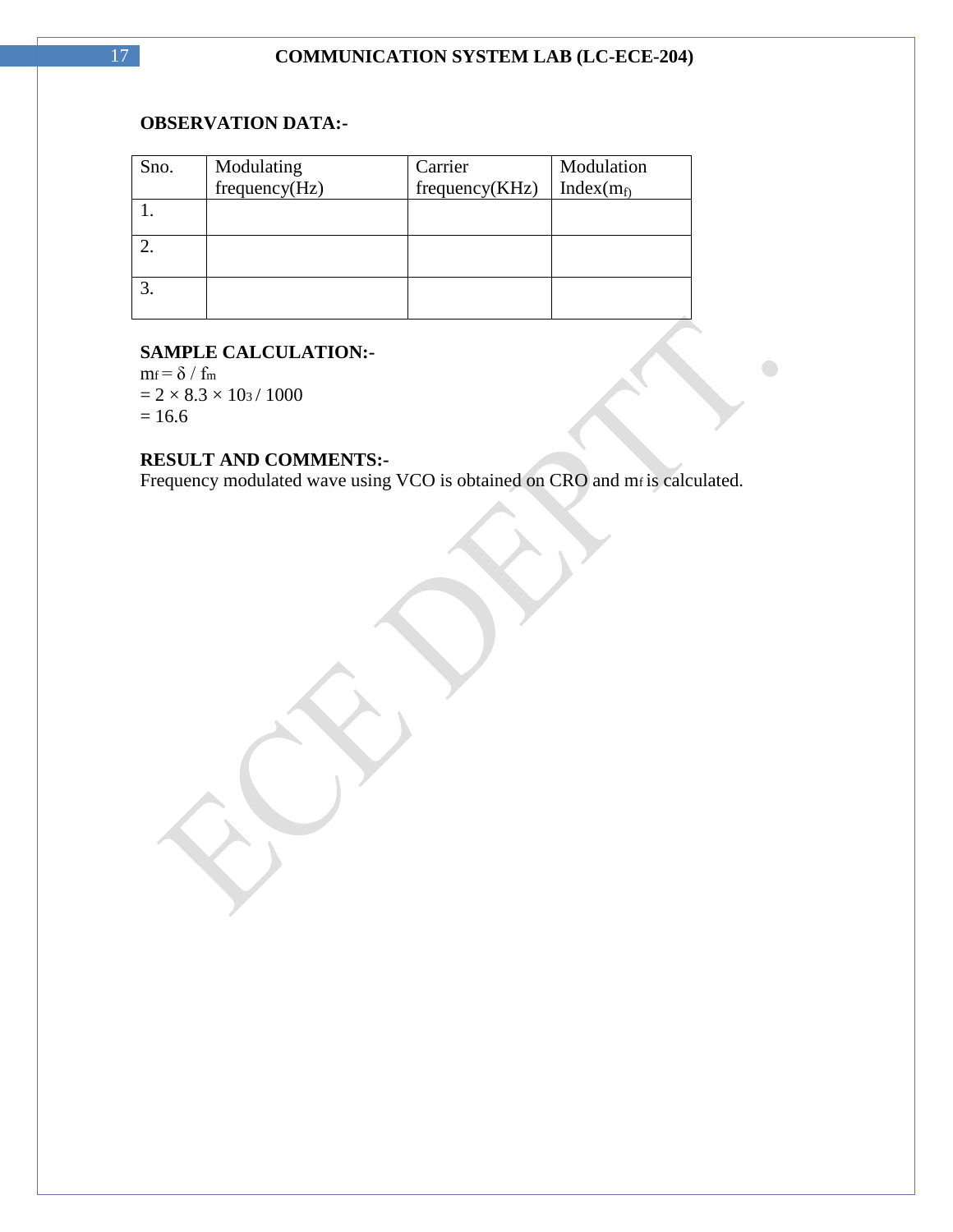### **EXPERIMENT NO: 4**

**AIM: -** To study envelope detector for AM signal and observe peak diagonal clipping effect.

#### **THEORETICAL CONCEPT:- The AM Transmitter**:

The transmitter circuits produce the amplitude modulated signals which are used to carry information over the transmission to the receiver. The main parts of the transmitter are shown in Fig.11. In Fig.11 and 12, we can see that the peak-to-peak voltage in the AM waveform increase and decrease in sympathy with the audio signal.



#### Fig. 1: AM Transmitter System

To emphasize the connection between the information and the final waveform, a line is sometimes drawn to follow the peaks of the carrier wave as shown in Fig.12. This shape, enclosed by a dashed line in out diagram, is referred to as an 'envelope', or a 'modulation envelope'. It is important to appreciate that it is only a guide to emphasize of the AM waveform.

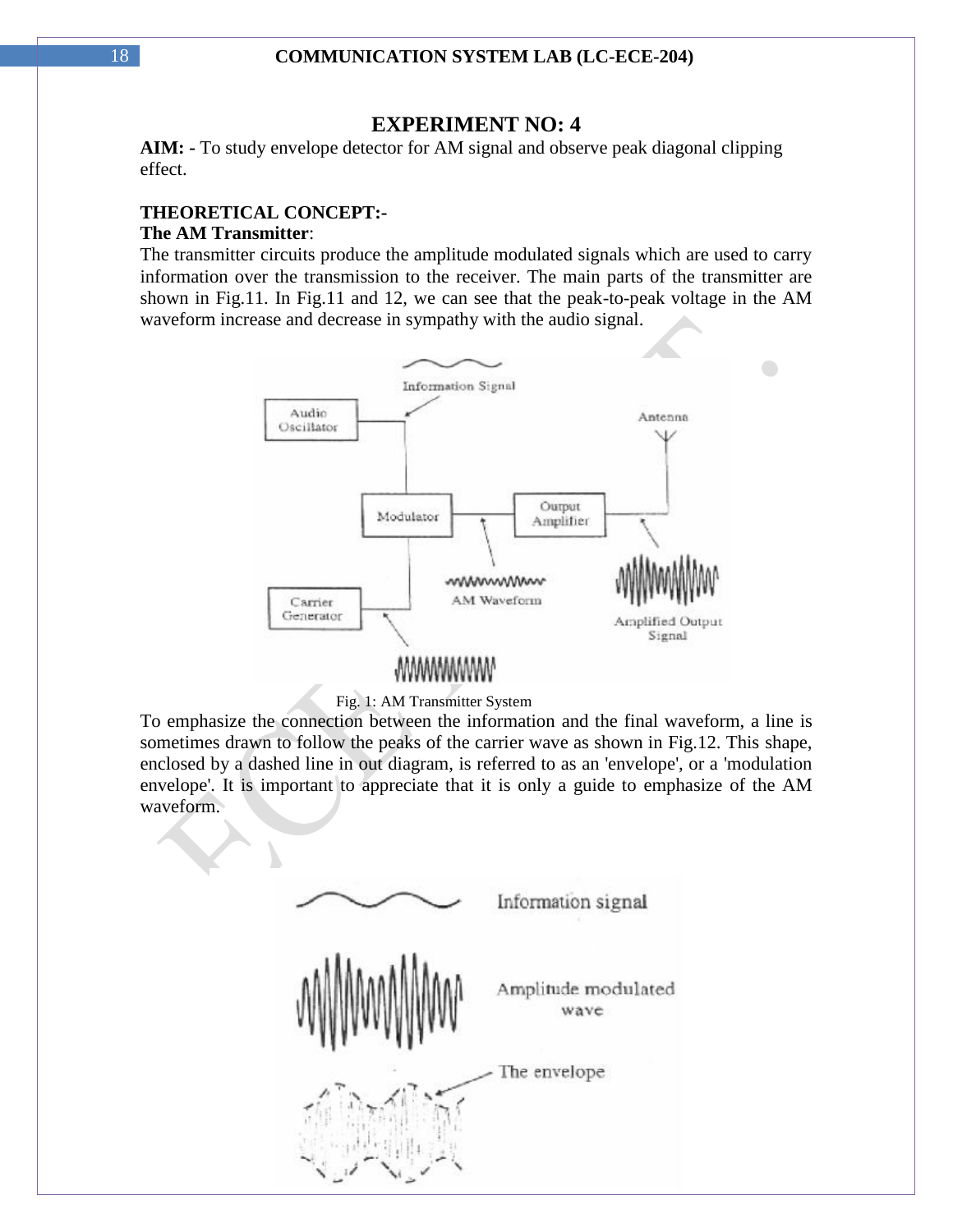Figure 2: Waveforms in AM transmitter

**AM Reception**: The EM waves from the transmitting antenna will travel to the receiving antenna carrying the information with it. The stages of AM reception are shown in Fig.3.



Figure 3: AM Reception

### **Envelope Detector:**

The simplest form of envelope detector is diode detector. The function of the diode detector is to extract the audio signal from the signal at the output of the IF amplifiers. It performs this task in a very similar way to a half wave rectifier converting an AC input to a DC output. Fig.4 shows a simple circuit diagram of the diode detector.

**EXPERIMENTAL SETUP:**



### Figure 4: Diode Detector

At the input to the audio amplifier, a low pass filter is used to remove the IF ripple and a capacitor blocks the DC voltage level. The remaining audio signals are then amplified to provide the final output to the loudspeaker.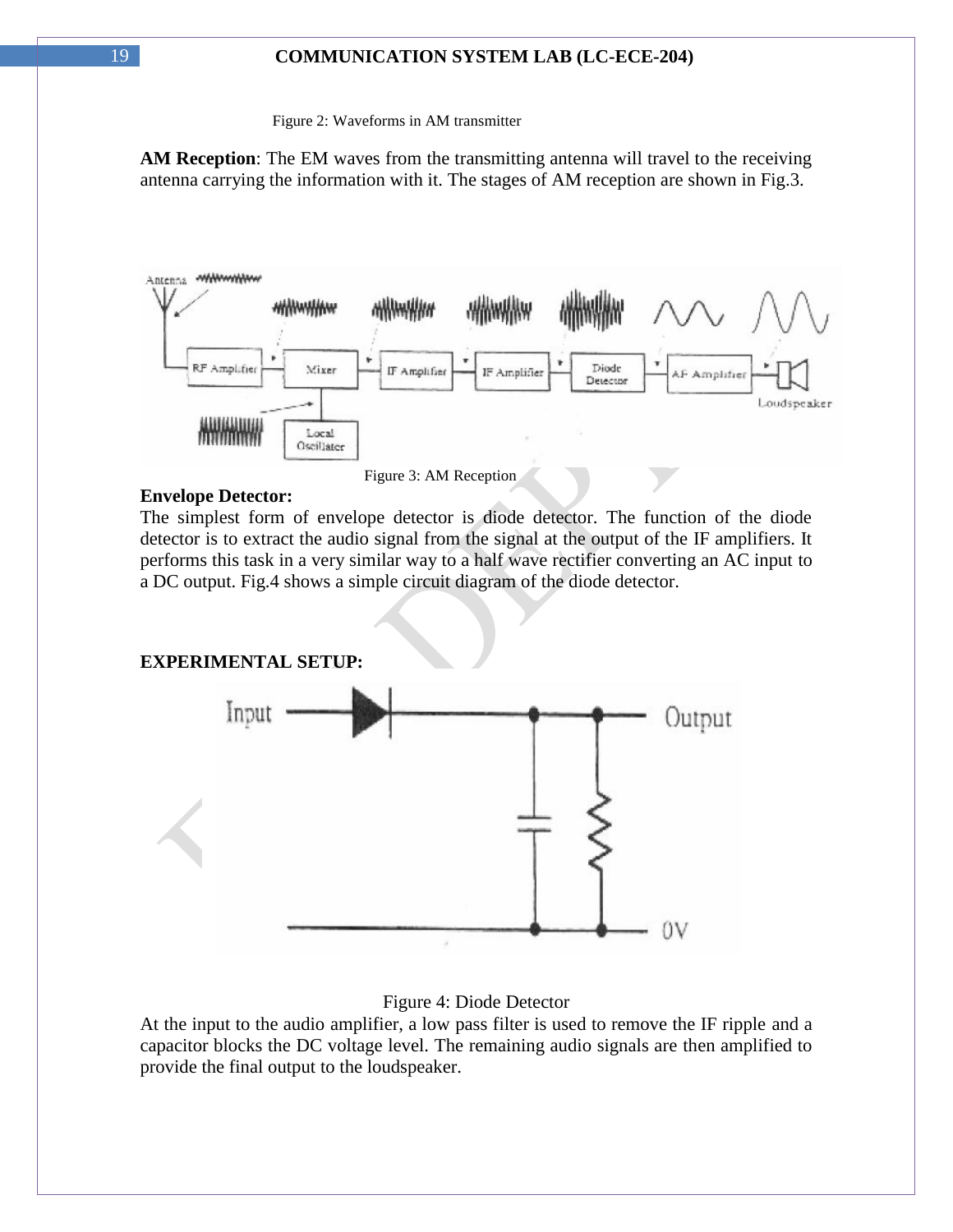**SPECIFICATION OF APPARATUS USED:** (i) C.R.O. (ii) CRO Probe (iii) DSB/SSB Transmitter (ST 2201) and Receiver Trainer (ST 2202) (iv) Connecting leads.

### **PROCEDURE:-**

**1.** Position the **ST2201** and **ST2202** modules, with the **ST2201** board on the left, and a gap of about three inches between them.

**2.** Ensure that the following initial conditions exist on the **ST2201** board.

- a. Audio oscillator's amplitude pot in fully clockwise position.
- b. Audio input select switch in INT position.
- c. Balance pot in balanced modulator and band pass filter circuit 1 block, in full clockwise position;
- d. Mode switches in DSB position.
- e. Output amplifier's gain pot in full counter-clockwise position.
- f. TX output select switch in ANT position:
- g. Audio amplifier"s volume pot in fully counter-clockwise position.
- h. Speakers switch in ON position.
- i. On-board antenna in vertical position, and fully extended.
- **3.** Ensure that the following initial conditions exist on the **ST2102** board:
	- a. RX input select switch in ANT position.
	- b. R.F. amplifier's tuned circuit select switch in INT position.
	- c. R.E amplifier's gain pot in fully clock-wise position;
	- d. AGC switch in INT position.
	- e. Detector switch in diode position.
	- f. Audio amplifier's volume pot in fully counter-clockwise position.
	- g. Speakers switch in ON position.
	- h. Beat frequency oscillator switch in OFF position.
	- i. On-board antenna in vertical position, and fully extended.
- **4.** Turn ON power to the modules.
- **5.** On the **ST2202** module, slowly turn the audio amplifier's volume pot clockwise, until sounds can be heard from the on-board loudspeaker. Next, turn the vernier tuning dial until a broad cast station can be heard clearly, and adjust the volume control to a comfortable level.

**6.** The first stage or 'front end' of the **ST2202** AM receiver is the R.F amplifier stage.

 This is a wide -bandwidth tuned amplifier stage, which is tuned into the wanted station by means of the tuning dial. Once it has been tuned into the wanted station, the R.F. amplifier, having little selectivity, will not only amplify, but also those frequencies that are close to the wanted frequency. As we will see later, these nearby frequencies will be removed by subsequent stages of the receiver, to leave only the wanted signal. Examine the envelope of the signal at the R.F. amplifier's output, with an a.c. - coupled oscilloscope channel.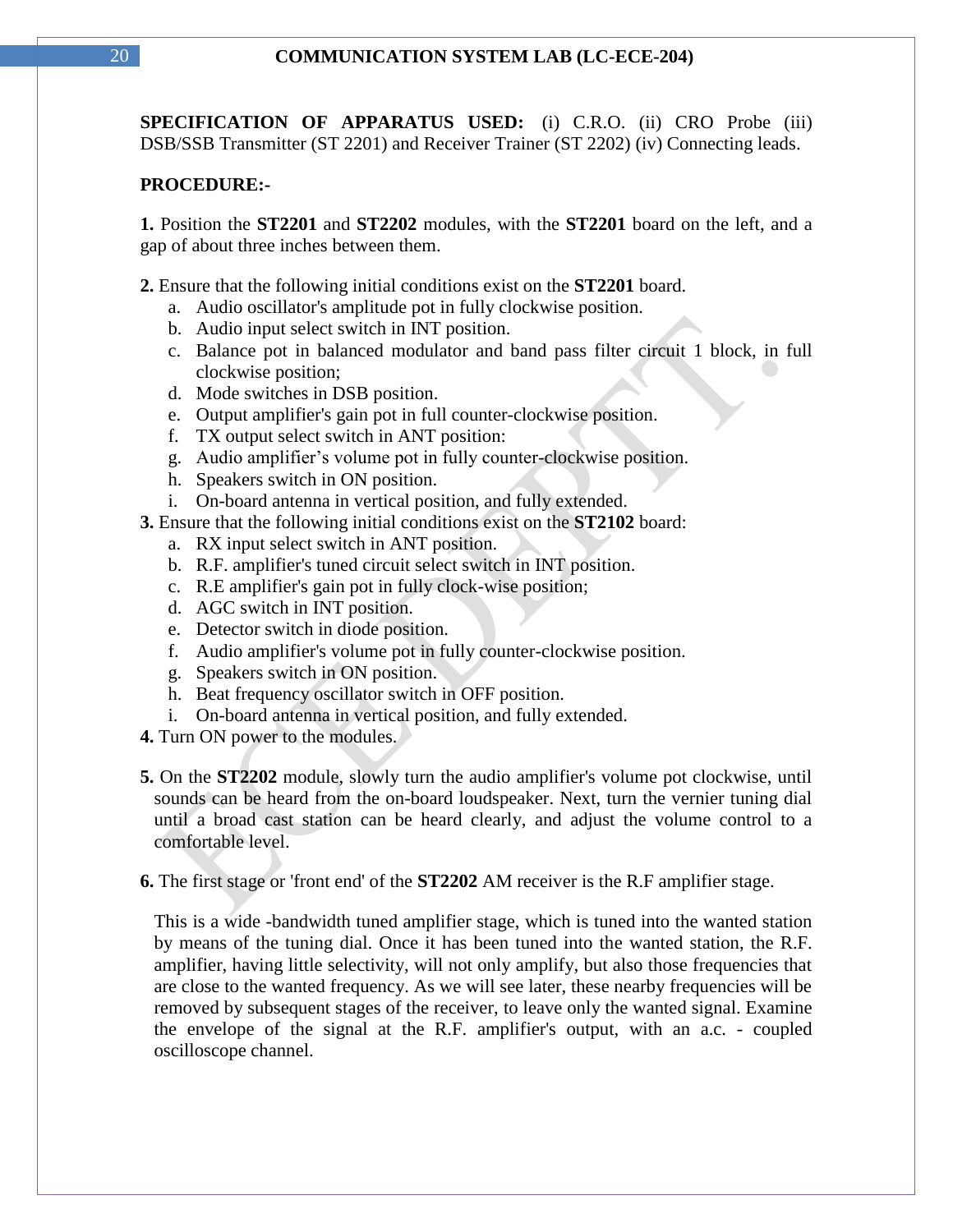- **7.** The next stage of the receiver is the mixer stage, which mixes the R.F. amplifier's output with the output of a local oscillator. The Frequency of the local oscillator is also tuned by means of the tuning dial, and is arranged so that its frequency is always 455 KHz above the signal frequency that the R.F. amplifier is tuned to.
- **8.** The operation of the mixer stage is basically to shift the wanted signal down to the IF frequency, irrespective of the position of the tuning dial.

 The end result of this process is that the carrier frequency of the selected AM station is shifted down to 455 KHz (the IF Frequency), and the sidebands of the AM signal are now either side of 455 KHz.

- **10.** Tune in to a strong broadcast station again and note that the monitored signal shows little, if any, sign of modulation. This is because the wanted component, which is now at the IF frequency of 455 KHz, is still very small in component, which is now at the IF frequency of 455 KHz, is still very small in comparison to the local oscillator component. What we need to do now is to preferentially amplify frequencies around 455 KHz, without amplifying the higher-frequency local oscillator and SUM components.
- **11.** Examine the output of IF amplifier 2 with an a.c.-coupled oscilloscope channel, noting that the amplitude of the signal has been further amplified by this second IF amplitude of the signal has been further amplified by this second IF amplifier stage. IF amplifier 2 has once again preferentially amplified signals around the IF frequency (455 KHz), the resulting signal at the output of IF amplifier 2 (t.p. 28) is therefore composed almost entirely of a 455 KHz carrier, and the A.M. sidebands either side of it carrying the wanted audio information.
- **12.** The next step is extract this audio information from the amplitude variations of the signal at the output of IF amplifier 2. This operation is performed by the diode detector block, whose output follows the changes in the amplitude of the signal at its input.
- **13.** The final stage of the receiver is the audio amplifier block contains a simple lowpass filter which passes only audio frequencies, and removes the high frequency ripple from the diode detector's output signal. This filtered audio signal is applied to the input of an audio power amplifier, which drives on board loudspeaker (and the headphones, if these are used).

The final result is the sound you are listening to the audio signal which drives the loudspeaker can be monitored at t.p. 39 (providing that the audio amplifier block's volume pot is not in its minimum volume position). Compare this signal with that at the diode detector's output (t.p. 31), and note how the audio amplifier block's low pass filter has 'cleaned up' the audio signal.

You may notice that the output from the audio amplifier block (t.p. 39) is inverted with respect to the signal at the output of the diode detector (t.p. 31) this inversion is performed by the audio power amplifier IC, and in no way affects the sound produced by the receiver.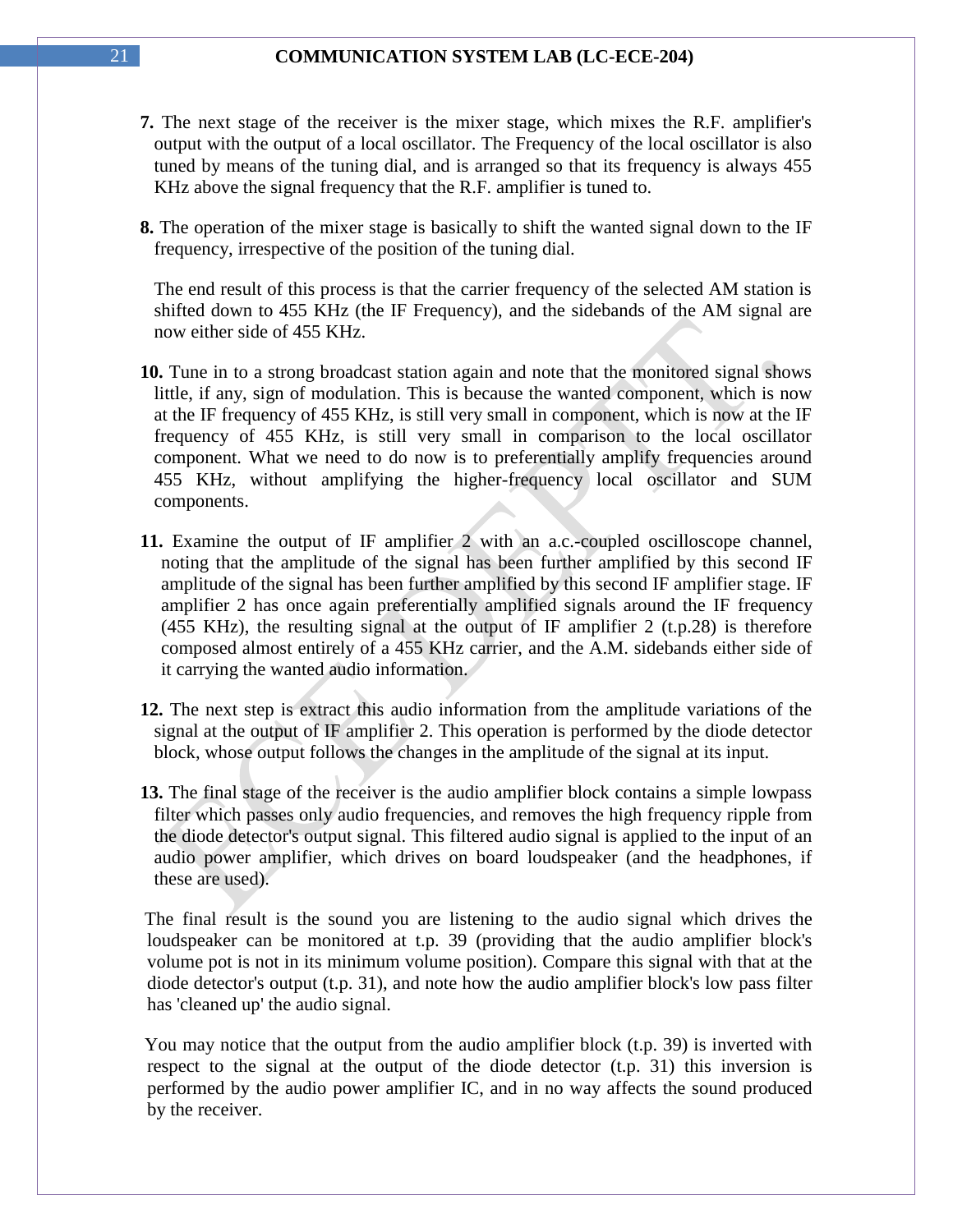**14.** Now that we have examined the basic principles of operation of the **ST2202** receiver for the reception and demodulation of AM broadcast signals, we will try receiving the AM signal from the **ST2201** transmitter. Presently, the gain of **ST2201'**s output amplifier block is zero, so that there is no output from the Transmitter.

Now turn the gain pot in **ST2201**'s output amplifier block to its fully clockwise (maximum gain) position, so that the transmitter generates an AM signal. On the **ST2201**  module, examine the transmitter's output signal (t.p.13), together with the audio modulating signal (t.p.1), triggering the 'scope with the signal'. Since **ST2201** TX output select switch is in the ANT position, the AM signal at t.p.13 is fed to the transmitter's antenna.

Prove this by touching **ST2201**'s antenna, and nothing that the loading caused by your hand reduces the amplitude of the AM waveform. at t.p.13. The antenna will propagate this AM signal over a maximum distance of about 1.4 feet. We will now attempt to receive the propagated AM waveform with the **ST2201/ ST2202** board, by using the receiver's on board antenna.

- **15.** On the **ST2201** module, turn the volume pot (in the audio amplifier block) clockwise, until you can hear the tone of the audio oscillator's output signal, from the loudspeaker on the board.
- **16.** On the **ST2201/ST2202** receiver, adjust the volume pot so that the receiver's output can be clearly heard. Then adjust the receiver's tuning dial until the tone generated at the transmitter is also clearly audible at the receiver. Check that you are tuned into the transmitter's output signal, by varying **ST2201**'s frequency pot in the audio oscillator block, and nothing that the tone generated by the receiver changes.

 The **ST2201/2202** receiver is now tuned into AM signal generated by the **ST2201** transmitter. Briefly check that the waveforms, at the outputs of the following receiver blocks, are as expected:

R. F. Amplifier (t.p.12)

Mixer (t.p.20)

I.F. Amplifier 1 (t.p.24)

I.F. Amplifier 2 (t.p.28)

Diode Detector (t.p.31)

Audio Amplifier (t.p.39)

**17.** By using the microphone, the human voice can be used as transmitter's audio modulating signal, instead of using **ST2201'**s audio oscillator block. Use DSB and not DSBSC. Connect the microphone"s output to the external audio input on the **ST2201** board, and put the audio input select switch in the EXT position.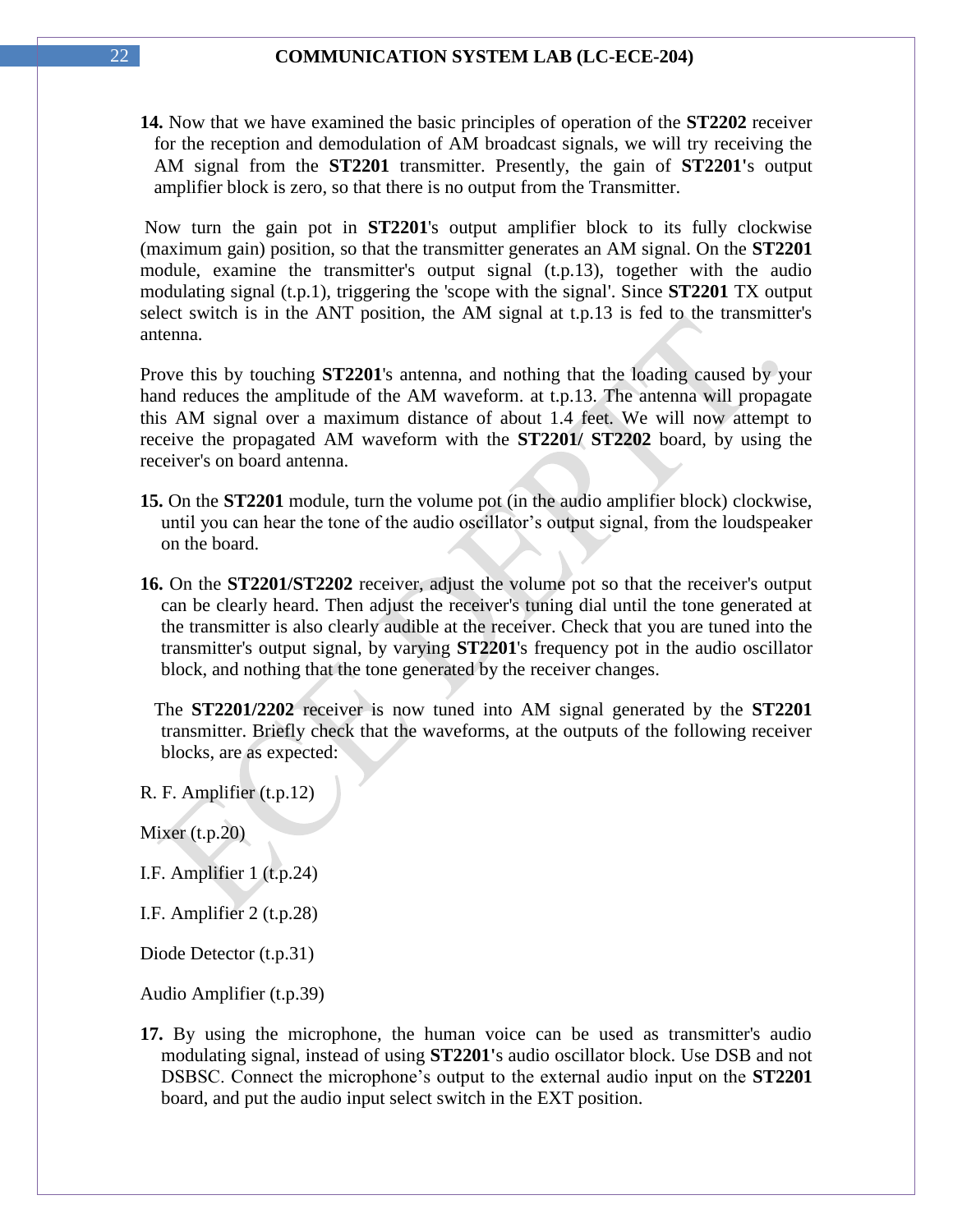**18.** In the output of diode detector peak diagonal clipping can be observed at low values of time constant of tuning circuitry.

### **PRECAUTIONS:-**

1. Do not use open ended wires for connecting 230 V power supply.

2. Before connecting the power supply plug into socket, ensure power supply should be switched off.

3. Ensure all connections should be tight before switching on the power supply.

4. Take the reading carefully

5. Power supply should be switched off after completion of experiment

### **RESULT AND COMMENTS:-**

AM signal has been demodulated using envelope detector and peak diagonal clipping effect has been observed.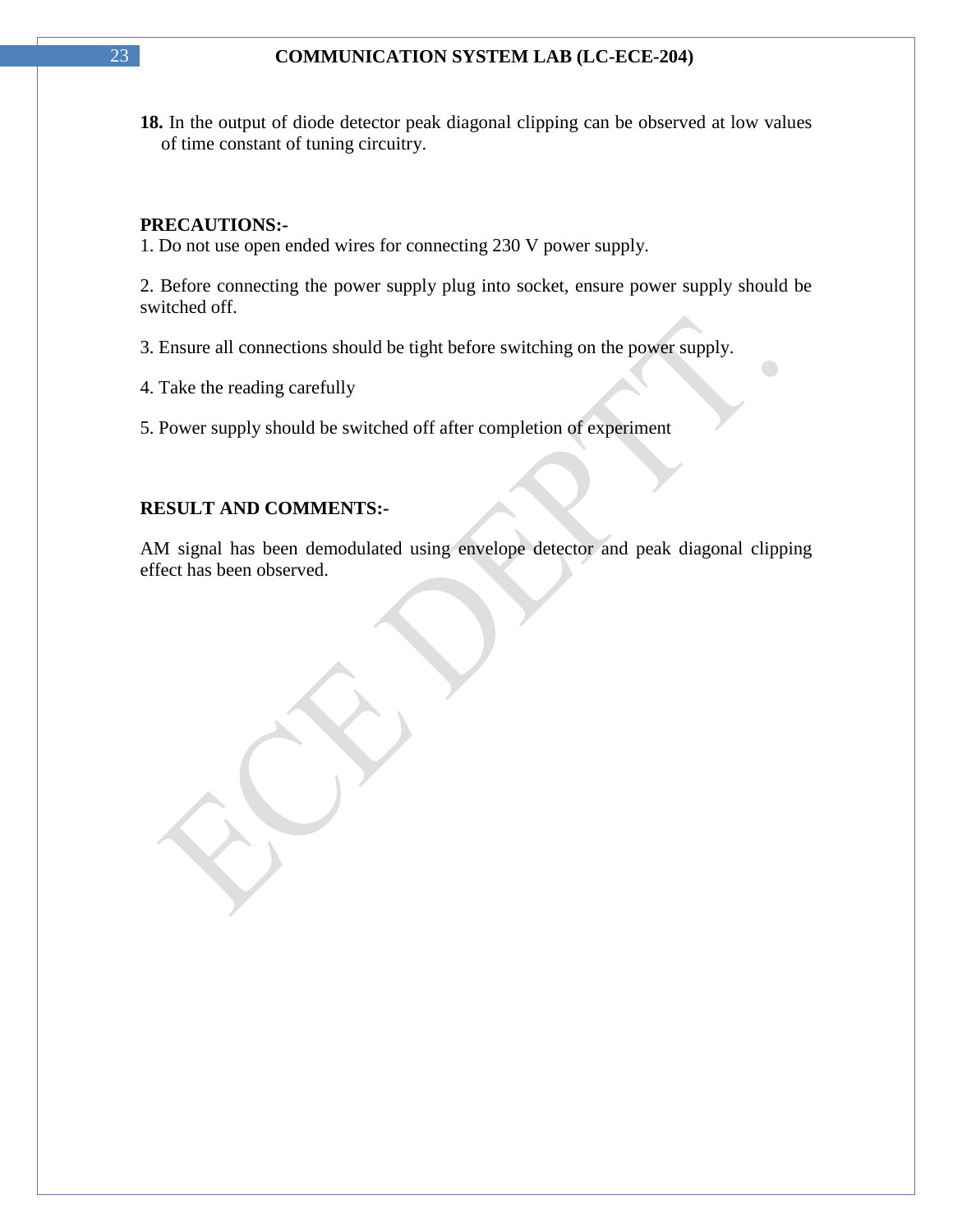### **EXPERIMENT No.5**

**AIM:-**To study Pulse Amplitude Modulation.

### **THEORETICAL CONCEPT:-**

**Pulse Modulation**: We know that in Analog modulation systems, some parameter of a sinusoidal carrier (continuous in time domain) is varied according to the instantaneous value of the modulating signal. But in pulse modulation methods, the carrier is no longer a continuous signal but consists of a train of uniform pulses having a defined PRF (Pulse Repetition Frequency).

The continuous modulating message signal waveforms are sampled at regular intervals. Information regarding the signal is transmitted only at the sampling times, together with any synchronizing pulses that may be required. At the receiving end, the original wave form may be reconstituted with negligible distortion from the information regarding the samples, if these samples are taken with minimum sufficient frequency.

In Pulse Modulation some parameter of the pulsed carrier is varied according to the instantaneous value of the modulating signal. Pulse modulation may be broadly subdivided into two categories: Analog and Digital. In the former, the indication of sample amplitude may be infinitely variable, while in the latter a code which indicates the sample amplitude to the nearest pre-determined level is sent.

Pulse-Amplitude and Pulse-Time Modulation are both analog while the Pulse-code and Delta modulation are both digital.

All the modulation systems have sampling in common, but they differ from each other in the manner of indicating the sample amplitude. In PAM the signal is sampled at a regular intervals and each sample is made proportional to the instant of sampling. In single polarity PAM is fixed, AC level is acted to ensure that all the pulse are +Ve going. The frequency spectrum is decaying but with decaying amplitude. The rate of decay depends upon the width of the pulses. As the pulses are made wider, the spectrum decays faster.

### **EXPERIMENTAL SETUP:**

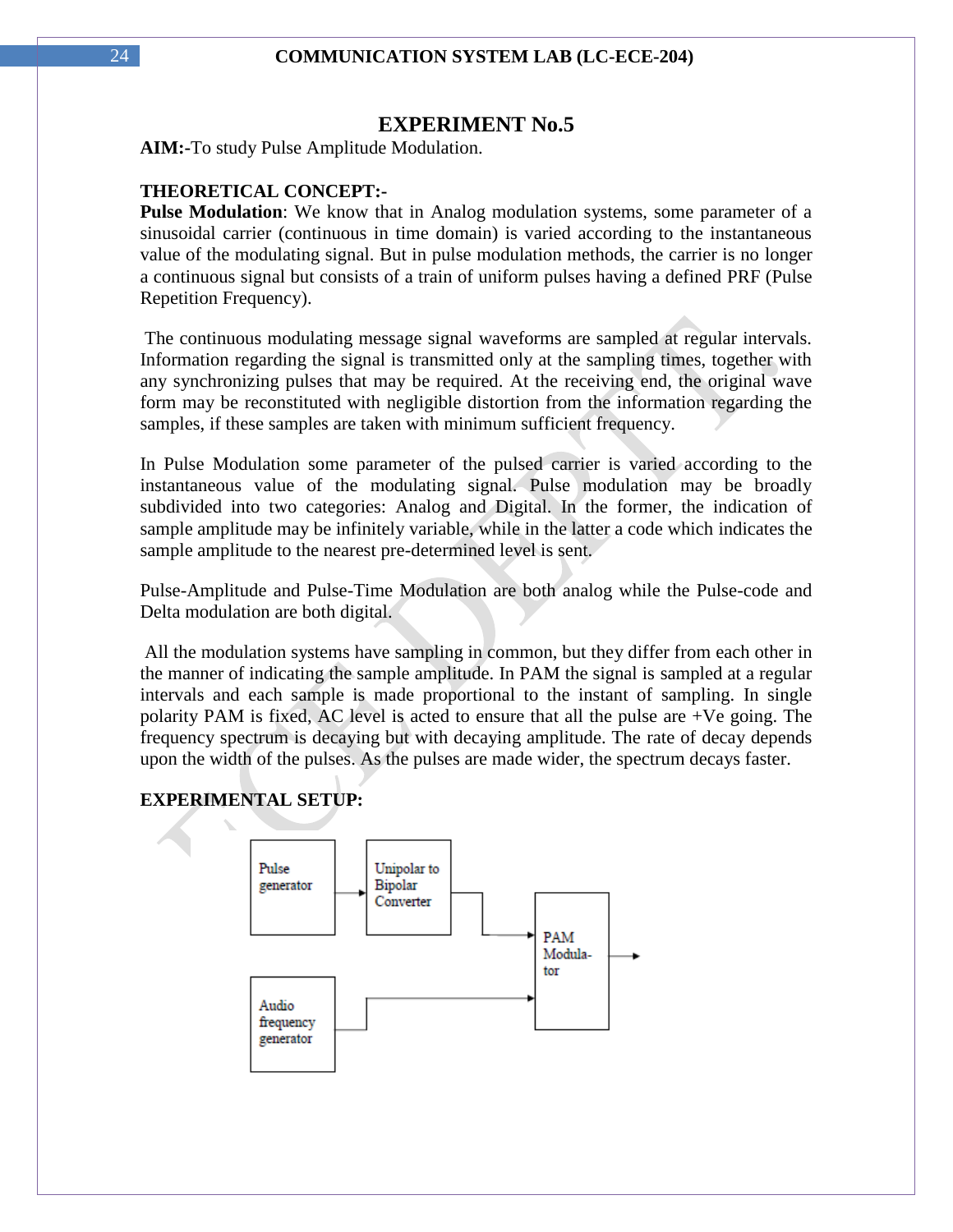

**SPECIFICATION OF APPARATUS USED:-**CRO, experimental kit, power supply, connecting leads.

### **PROCEDURE:-**

- 1. Make the connection according to the block diagram.
- 2. Connect pulse generator to the unipolar to bipolar converter Pulse generator
- 3. Connect the audio frequency of 2 KHz, 2V to modulator.
- 4. Connect the modulator output to CRO.
- 5. Observe output on CRO.

### **PRECAUTIONS:-**

1. Do not use open ended wires for connecting to 230 V power supply.

2. Before connecting the power supply plug into socket, ensure power supply should be switched off.

3. Ensure all connections should be tight before switching on the power supply.

- 4. Take the reading carefully.
- 5. Power supply should be switched off after completion of experiment

### **RESULT AND COMMENTS:-**

Pulse modulated waveform is obtained on CRO.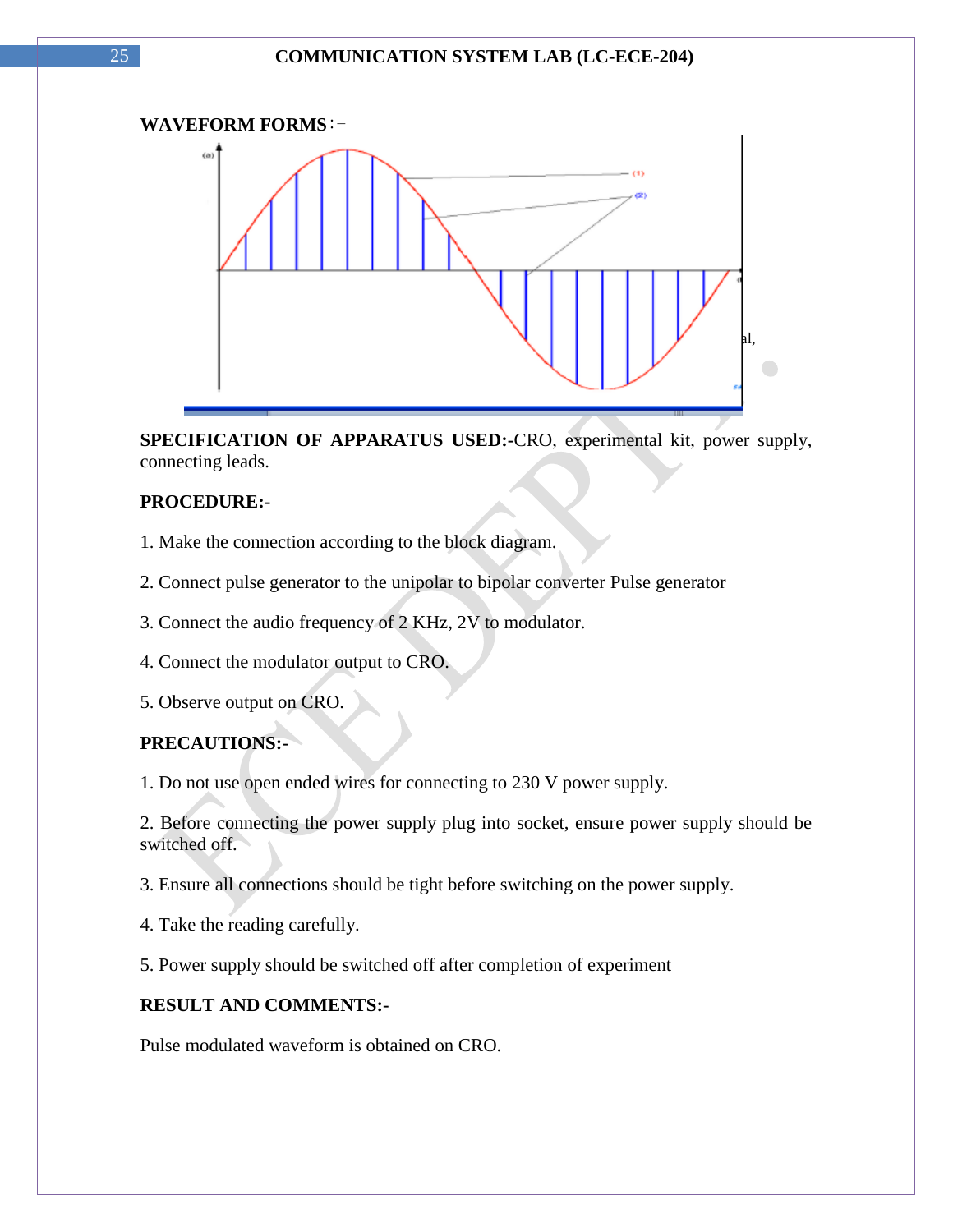### **EXPERIMENT NO: 6**

**AIM: -** To study the pulse width modulation.

### **THEORETICAL CONCEPT:-**

PWM is a part of PTM modulation. The PWM is also called PDM (pulse duration modulation) and sometimes it is also called PLM (pulse length modulation).

In PWM width of each pulse depends on the instantaneous value of the base band signal at the sampling instant. In pulse width modulation continuous waveform is sampled at regular intervals and the width of each pulse is kept proportional to the magnitude of signal at that instant in PWM. In this pulse is varied accordance with the modulating signal but the amplitude and starting time of each pulse is fixed .In PWM, the information about the base band signal lies in the trailing edge of the pulse

PWM has the disadvantage, when compared with PPM that its pulses are of varying width and therefore of varying power content .This means that transmitter must be powerful enough to handle the maximum- width pulses, although the average power transmitted is perhaps only half of the peak power.

PWM still works if synchronization between transmitter and receiver fails.

### **Generation and Demodulation of PWM**

PWM may be generated by applying trigger pulses to control the duration of these pulses. The emitter coupled mono-stable multi-vibrator is used as voltage to time converter, since its gate width is dependent on the voltage to which the capacitor C is charged .If this voltage is varied in accordance with a signal voltage, a series of rectangular pulses will be obtained, with widths varying as required.

The demodulation of pulse width modulation is a simple process. PWM is fed to an integrating circuit from which a signal emerges whose amplitude at any time is proportional to the pulse width at that time.

### **EXPERIMENTAL SETUP:**

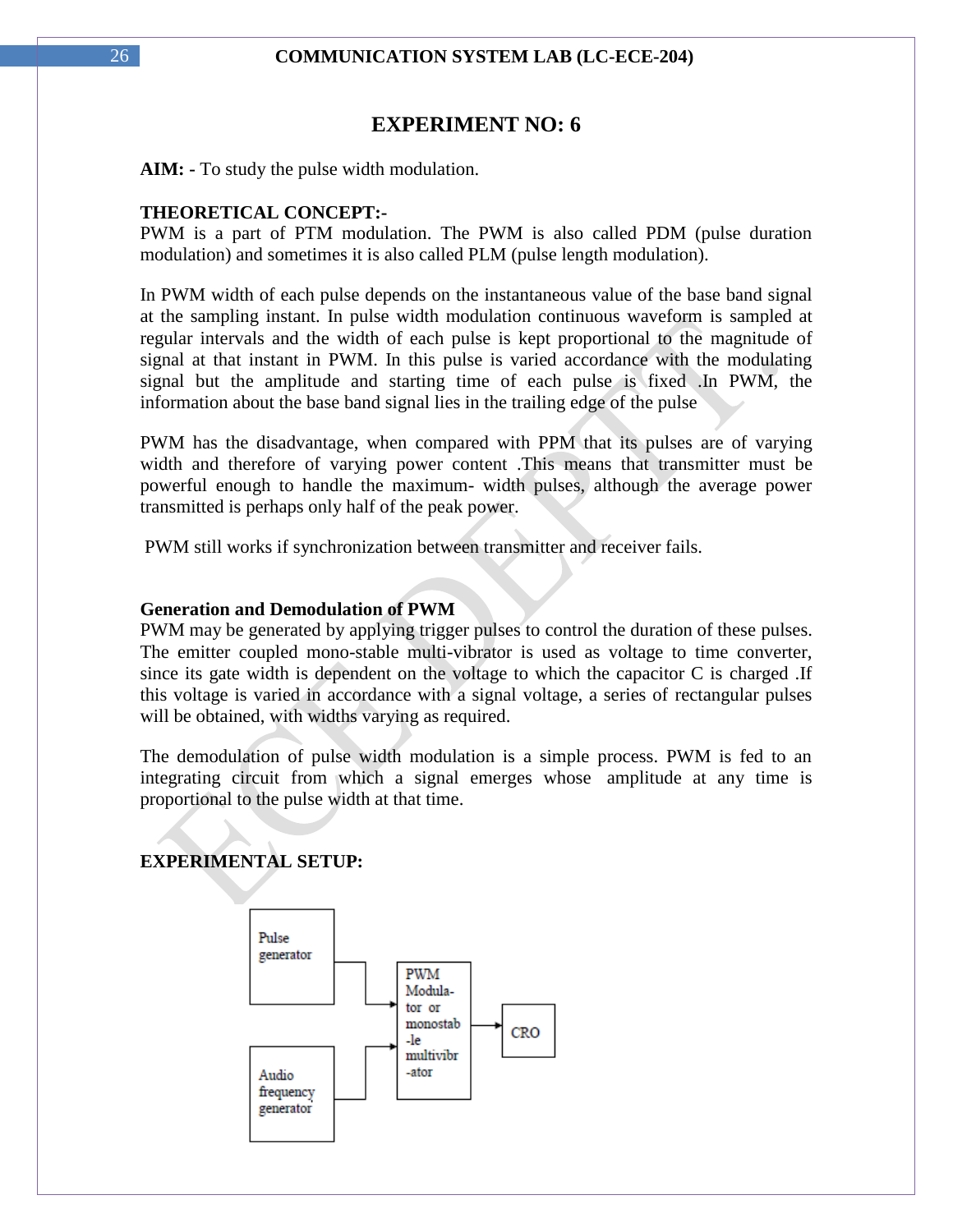**SPECIFICATION OF APPARATUS USED:-**CRO, experimental kit, power supply, connecting leads.

### **PROCEDURE:-**

- 1. Make the connection according to the block diagram.
- 2. Connect the audio frequency of 2 KHz, 2V to modulator.
- 3. Connect the modulator output to CRO.
- 4. Switch ON the power supply.
- 5. Observe output on CRO.

### **PRECAUTIONS:-**

1. Do not use open ended wires for connecting to 230 V power supply.

2. Before connecting the power supply plug into socket, ensure power supply should be switched off

3. Ensure all connections should be tight before switching on the power supply.

4. Take the reading carefully.

5. Power supply should be switched off after completion of experiment.

### **OBSERVATION DATA:**

|      |   |  |    |   | 11 11 11 11 11 11 11 11 |  |  |  |  |
|------|---|--|----|---|-------------------------|--|--|--|--|
| Data |   |  |    |   | $\blacksquare$          |  |  |  |  |
| Data | 0 |  | 2. | 4 | 0                       |  |  |  |  |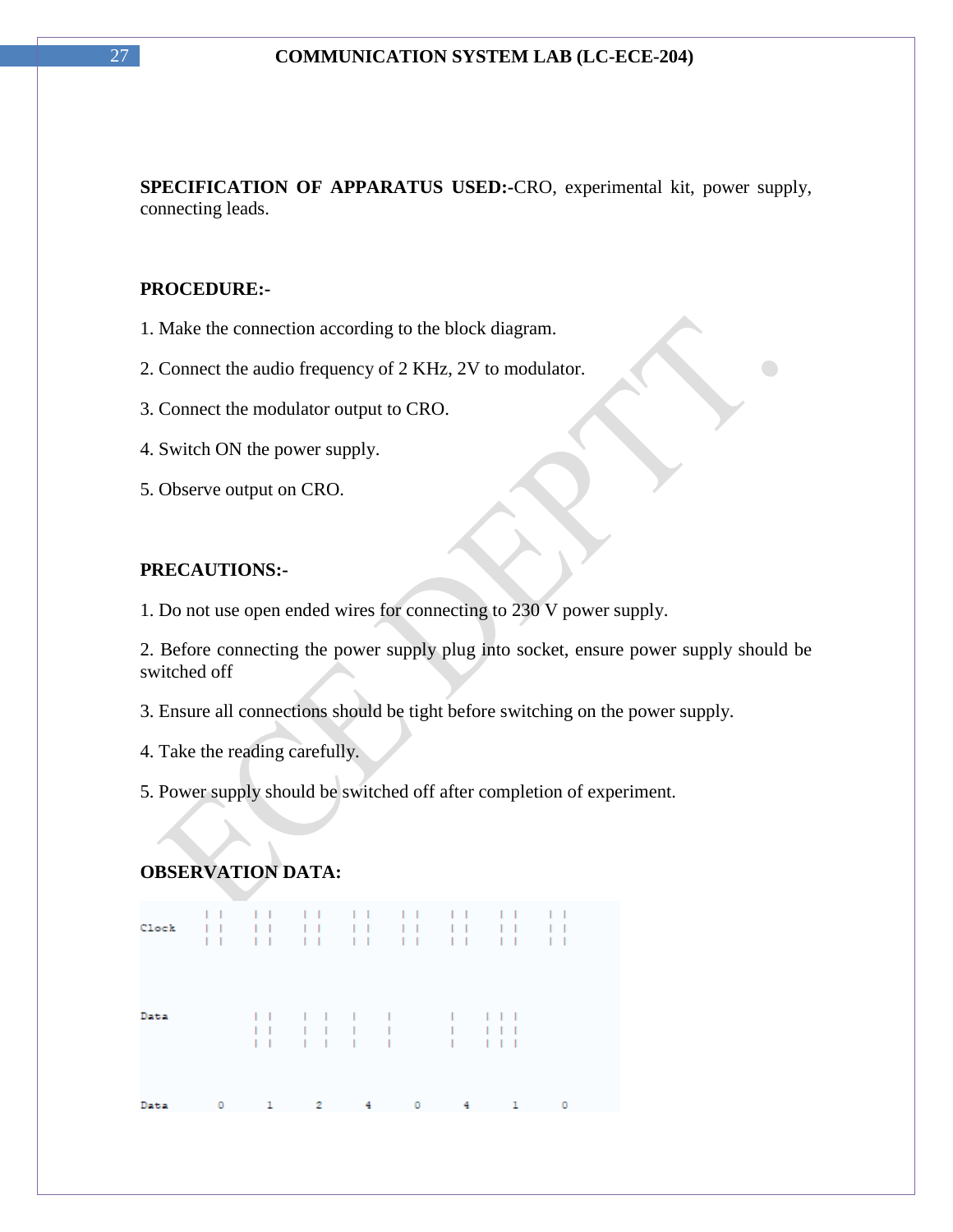$\bigodot$ 

### **RESULT AND COMMENTS:-**

Pulses width modulated wave is obtained on CRO.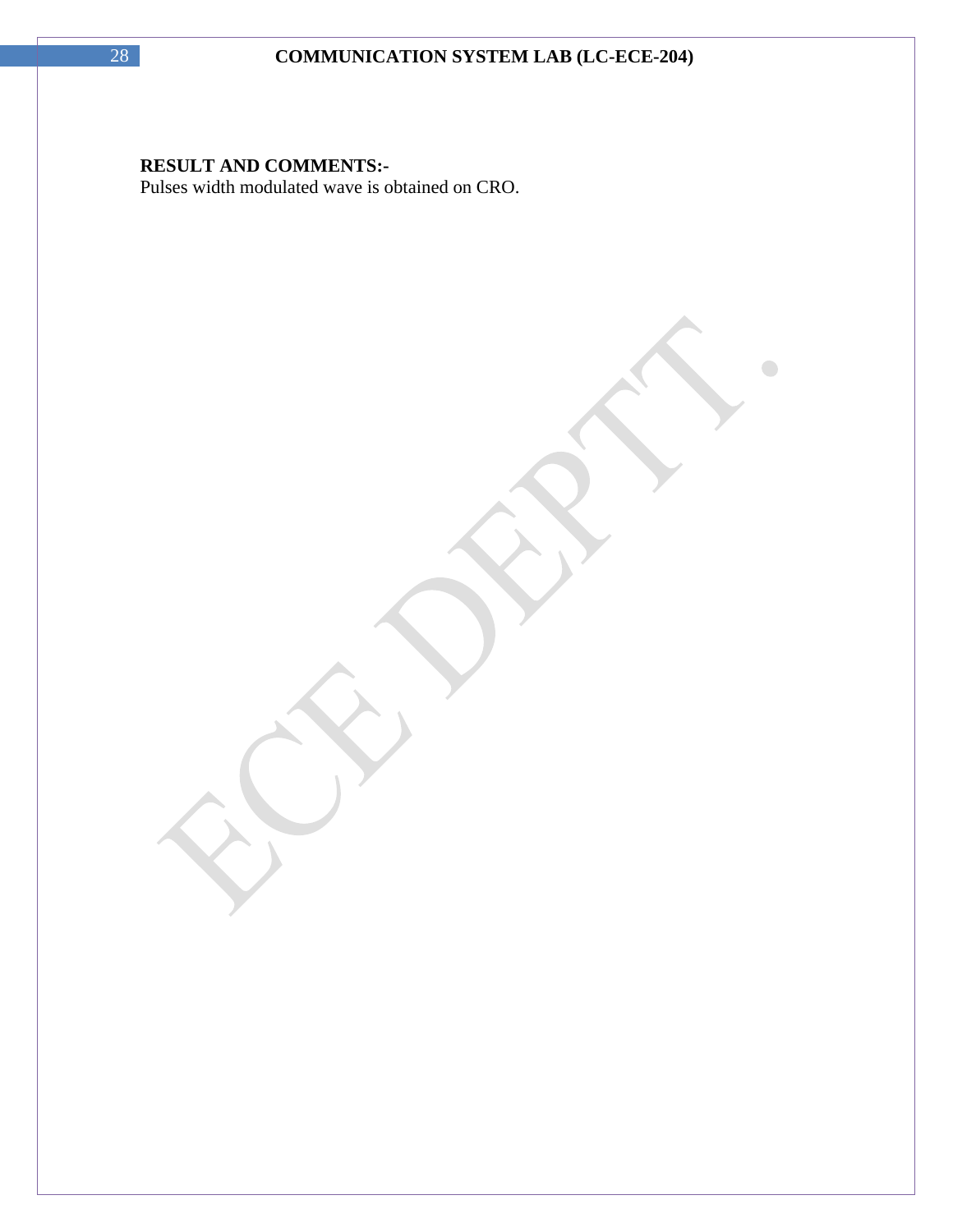### **EXPERIMENT No.7**

**AIM:-**-To study the Pulse Position Modulation.

### **THEORETICAL CONCEPT:-**

In pulse position modulating the amplitude of pulse is kept constant and position of the pulse in relation to the position of the reference pulse or synchronize pulse is varied by each sample value of modulating signal.

PPM may be obtained from PWM. In PWM each pulse has a leading edge and a trailing edge but the location of leading edge are fixed where trailing edge are depends on the pulse width. Thus PPM may be obtained from PWM by simply getting side of the leading edge and slots tops of PWM pulses.

In pulse position modulating the amplitude of pulse is kept constant and position of the pulse in relation to the position of the reference pulse or synchronize pulse is varied by each sample value of modulating signal.

In PWM each pulse has a leading edge and a trailing edge but the location of leading edge are fixed where trailing edge are depends on the pulse width. The trailing edges of PWM pulses are in fact position modulated. Thus PPM may be obtained from PWM by simply getting rid of the leading edge and slots tops of PWM pulses. In comparison with PWM, PPM has the advantage of requiring constant transmitter power output, but the disadvantage of depending on transmitter –receiver synchronization.

#### **Generation and demodulation of PPM:**

PPM may be generated from PWM easily. First of all, PWM pulses are generated and then they are differentiated. The result is another pulse train which has positive going narrow pulses corresponding to leading edges and negative going narrow pulses corresponding to trailing edges. If the position corresponding to the trailing edges of an un-modulated PWM pulse is counted as zero displacement, then the trailing edges of a modulated pulse will arrive earlier or later. An unmodulated PWM pulse is one that is obtained when the instantaneous signal value is zero.

The differentiated pulses corresponding to the leading edges are removed with a diode clipper and the remaining pulses are nothing but position modulated output.

When the PPM is demodulated in the receiver, it is again first converted into PWM by using flip-flop or bistable multivibrator. One input of the multivibrator receives trigger pulses from a local generator which is synchronized by trigger pulses received from the transmitter, and these triggers are used to switch off one of the stages of the flip-flop. The PPM pulses are fed to the other base of the flip-flop and switch that stage ON. The period of time during which this particular stage is OFF, depends on the time difference between the two triggers, so that the resulting pulse has a width that depends on the time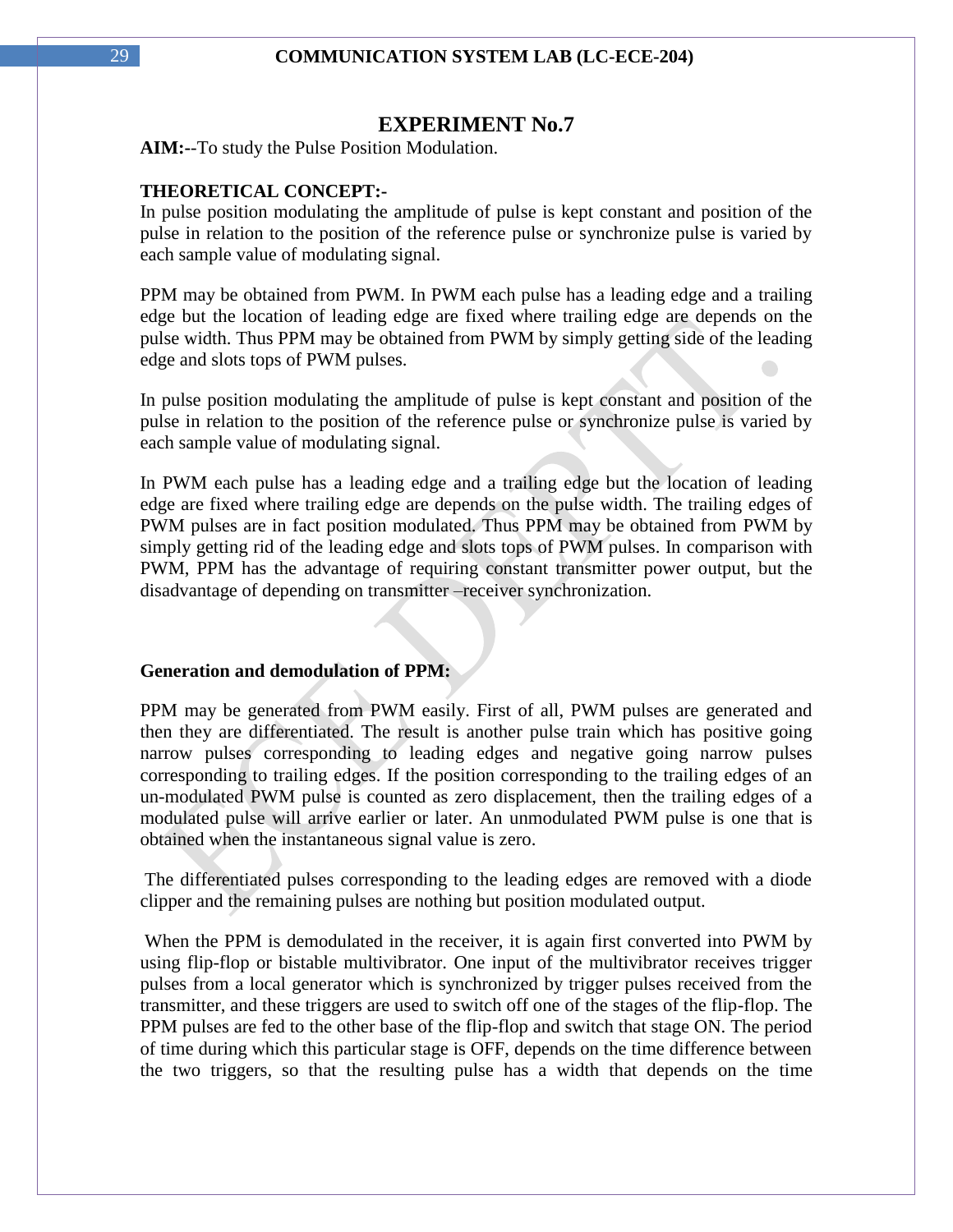displacement of each individual PPM pulse. The PWM pulse train thus obtained is a demodulated output.

### **EXPERIMENTAL SETUP:**



**SPECIFICATION OF APPARATUS USED:-**CRO, experimental kit, power supply, connecting leads.

### **PROCEDURE:--**

- 1. Make the connection according to the block diagram.
- 2. Connect the audio frequency of 2 KHz, 2V to modulator.
- 4. Connect the PWM output to the PPM modulator.
- 4. Connect the PPM modulator output to CRO.
- 5. Switch ON the power supply.
- 6. Observe output on CRO

#### **PRECAUTIONS:-**

1. Do not use open ended wires for connecting to 230 V power supply.

2. Before connecting the power supply plug into socket, ensure power supply should be switched off

3. Ensure all connections should be tight before switching on the power supply.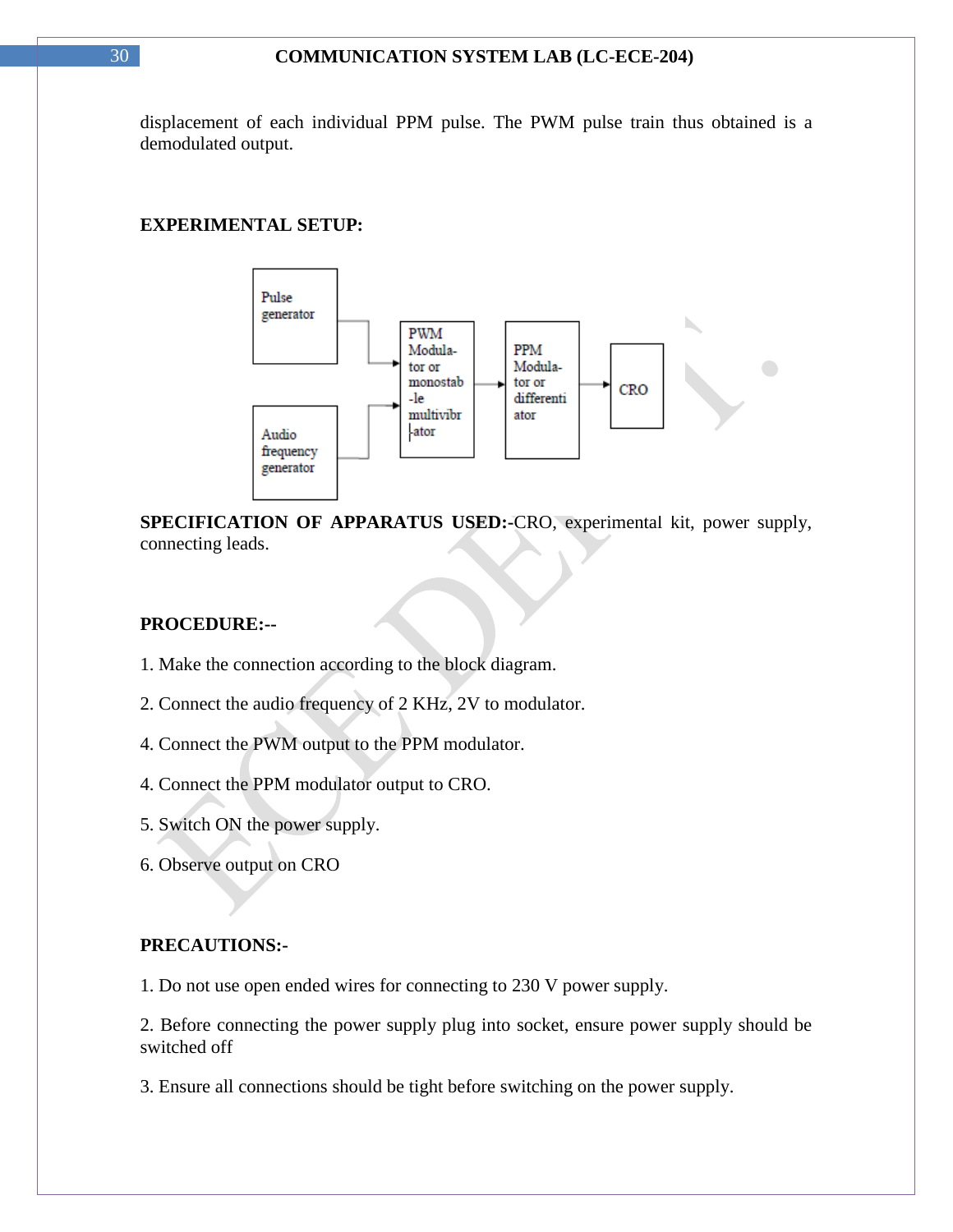$\bigcirc$ 

- 4. Take the reading carefully.
- 5. Power supply should be switched off after completion of experiment.

### **OBSERVATION DATA:**



### **RESULT AND COMMENTS:**

The Pulse Position Modulated wave is obtained on CRO.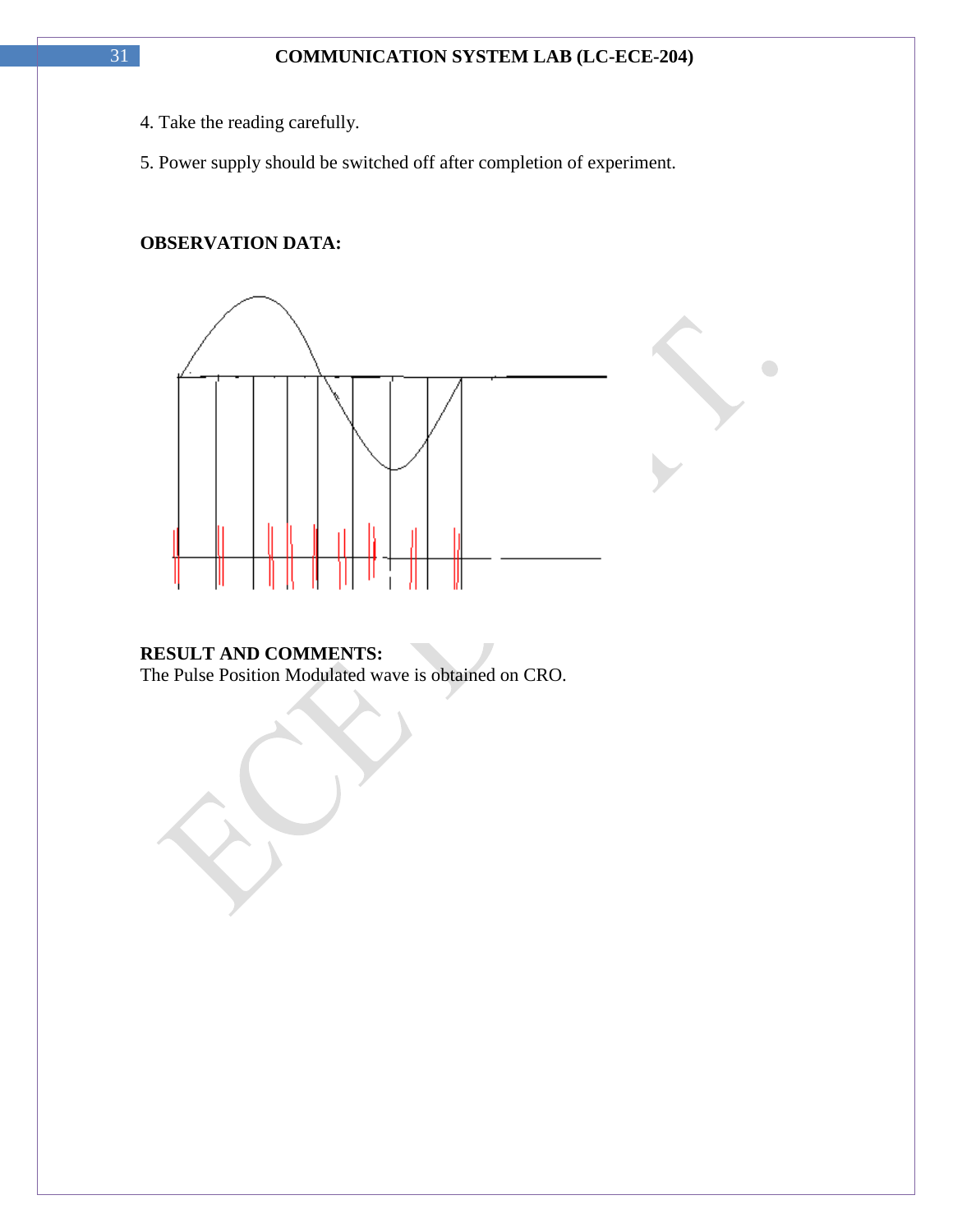### **EXPERIMENT No.8**

**AIM: - -** Study of Amplitude Shift Keying.

### **THEORETICAL CONCEPT:-**

The binary ASK System was one of the earliest forms of digital modulation used in wireless telegraphy. This simplest form of digital modulation is no longer used widely in digital communication .Nevertheless it serves as a useful model which helps in understanding certain concepts.

In an ASK system, binary symbol 1 is represented by transmitting a sinusoidal carrier wave of fixed amplitude Ac and fixed frequency fc for the bit duration Tb seconds whereas binary symbol 0 is represented by switching off the carrier for Tb seconds. This signal can be generated by switching off the carrier of a sinusoidal oscillator on and off for the prescribed periods indicated by the modulating pulse train. For this reason the scheme is also known as on-off keying (OOK).

Let the sinusoidal carrier be represented by

 $e_c(t) = Ac \cos(2πfct)$ 

Then, the binary ASK signal can be represented by a wave s(t) given by

 $S(t) = Ac \cos(2\pi fct)$  symbol 1

 $=0$ , symbol 0

A typical ASK waveform is illustrated in figure for a binary data represented by

{10110101}



Figure1: ASK wave forms: (a) Unmodulated carrier (b) Unipolar bit sequence (c) ASK wave.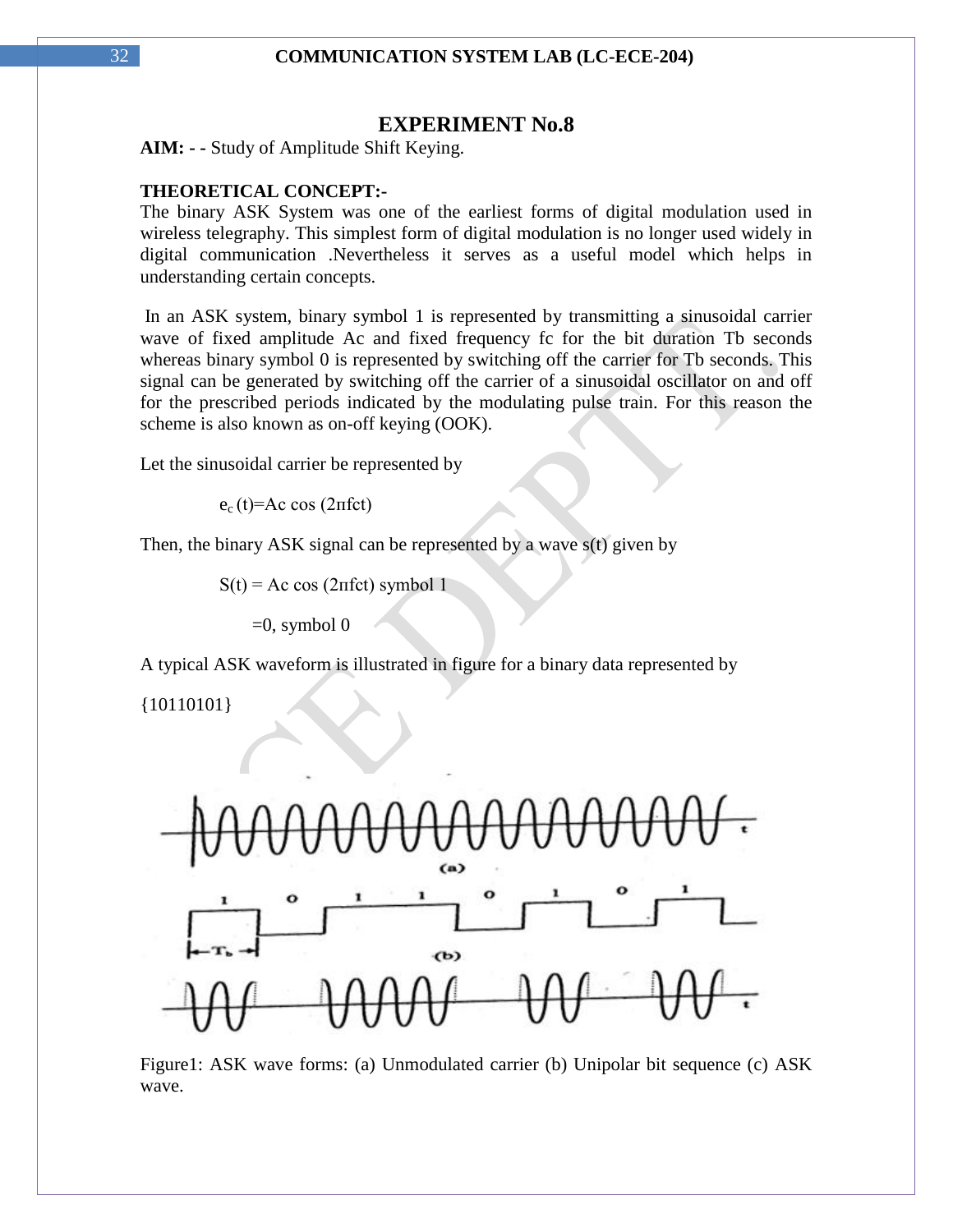### **Generation Of ASK Signal**

ASK signal can be generated by applying the incoming binary data (represented in unipolar form) and the sinusoidal carrier to the two inputs of a product modulator (balanced modulator) The resulting output is the ASK wave.

This is illustrated in figure modulation causes a shift of the baseband signal spectrum. The ASK signal which is basically the product of the binary sequence and the carrier signal.

 $\bigcirc$ 

### **EXPERIMENTAL SETUP:**



**SPECIFICATION OF APPARATUS USED:-**ASK modulation kit, CRO and connecting leads.

### **PROCEDURE:-**

- 1. Make the connection according to the circuit diagram.
- 2. Connect the modulator output to CRO.
- 3. Observe output on CRO.

### **PRECAUTIONS:-**

I. Do not use open ended wires for connecting to 230 V power supply.

2. Before connecting the power supply plug into socket, ensure power supply should be switched Off.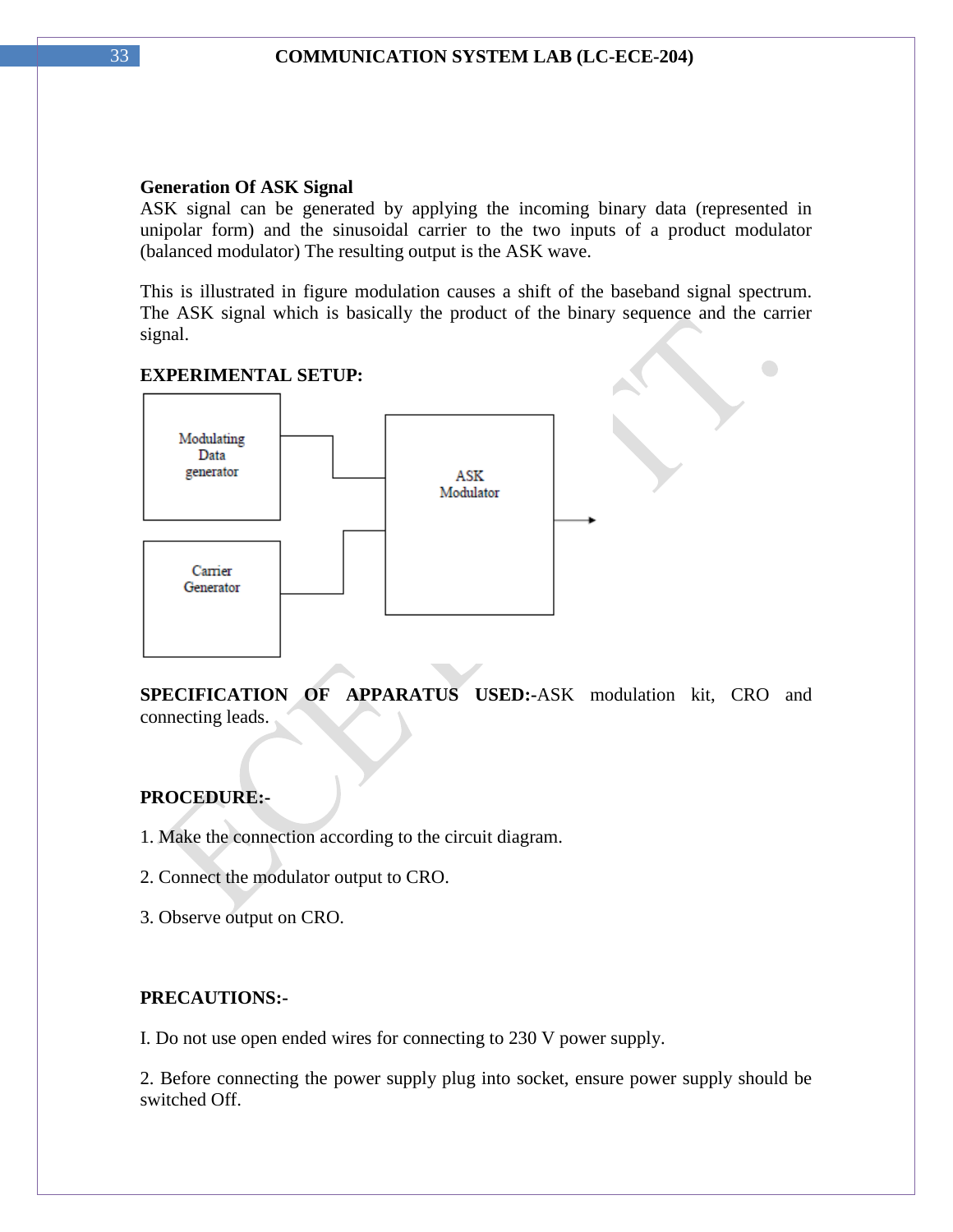- 3. Ensure all connections should be tight before switching on the power supply.
- 4. Take the reading carefully.
- 5. Power supply should be switched off after completion of experiment.

**RESULT AND COMMENTS: -** ASK output is obtained on CRO.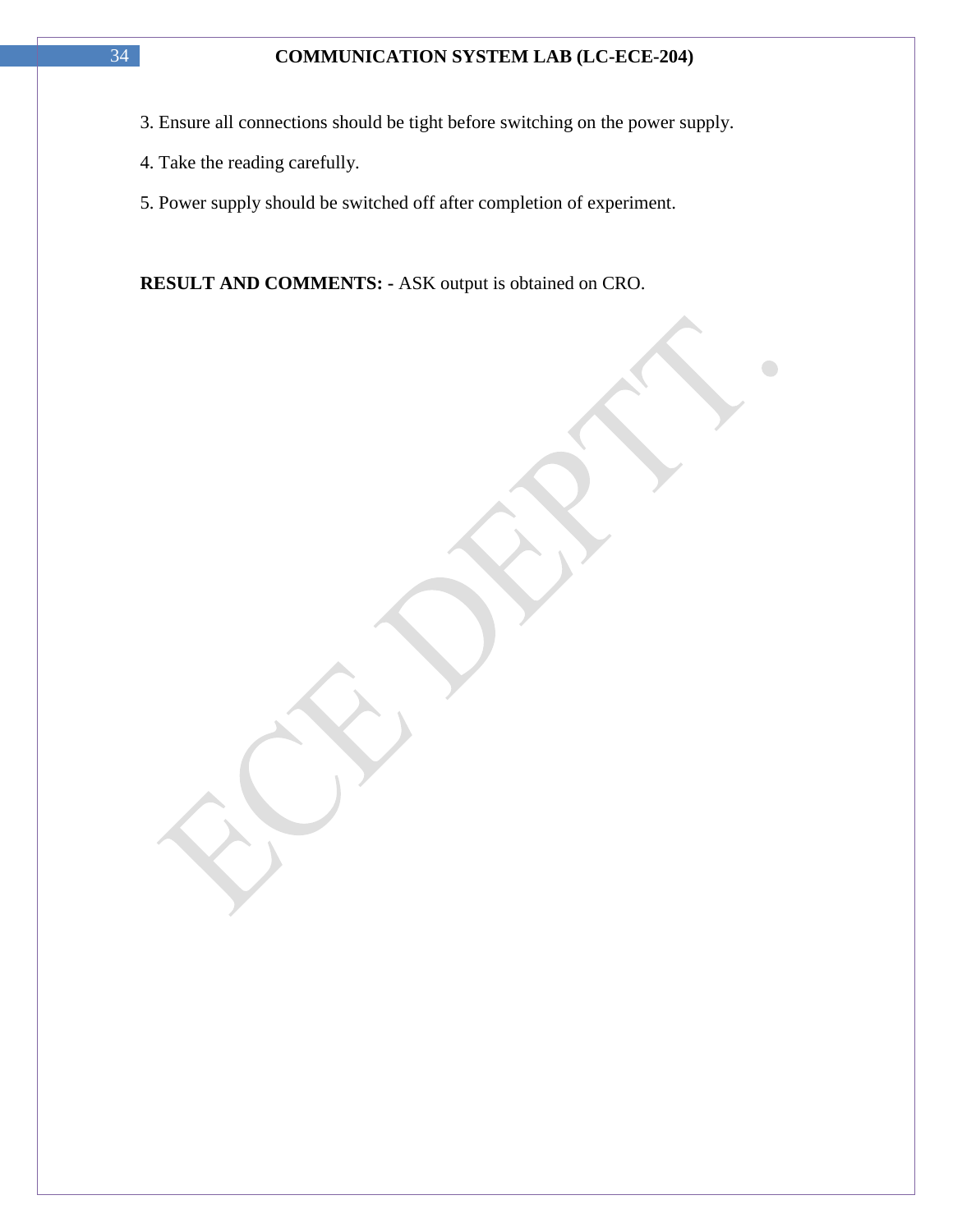### **EXPERIMENT No.9**

**AIM:--**Study of Frequency Shift Keying.

### **THEORETICAL CONCEPT:-**

FSK is one of the basic modulation techniques for the transmission of digital data .If the frequency of the sinusoidal carrier is switched depending upon the input digital signal , then it is known as frequency shift keying. As the amplitude remains constant in FSK, so the effect of non-linear ties, noise interference is minimum on digital detection. So FSK is preferred over ASK.

Frequency shift keying consists of shifting of frequency of carrier from a mask frequency to a space frequency according to the base band digital signal. Frequency shift keying is identical to modulating an FM carrier with a binary digital signal

In an FSK system, two sinusoidal carrier waves of the same amplitude Ac but different frequencies fc1 and fc2 are used to represent binary symbols 1and 0 respectively. It can be easily verified that binary FSK waveform is a superposition of two binary ASK waveforms, one with a frequency fc1 and other with a frequency fc2. No discrete components appear in the signal spectrum of FSK signal. The main advantage of FSK lies in its easy hardware implementation.

#### **Generation of FSK signal:-**

The PSK signal can be generated by applying the incoming binary data to a frequency modulator. To the other input a sinusoidal carrier wave of constant amplitude Ac and frequency fc is applied. As the modulating voltages changes from one level to another, the frequency modulator output changes its frequency in the corresponding fashion.

### **Detection of FSK signal:-**

FSK can be demodulated by using coherent and non-coherent detector. The detector based on coherent detection requires phase and timing synchronization. Non coherent detection can be done by using envelop detector.

### **EXPERIMENTAL SETUP:**



.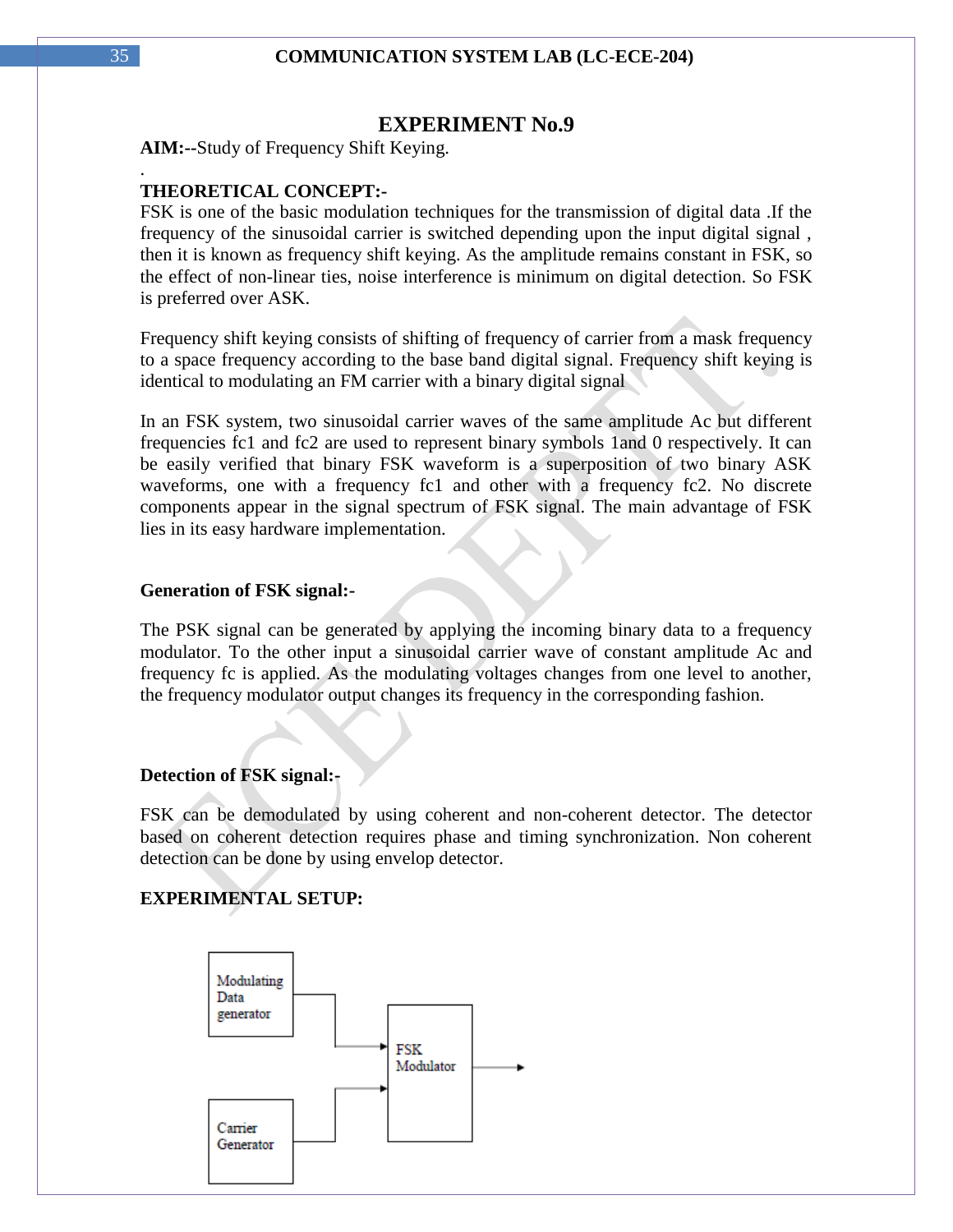**SPECIFICATION OF APPARATUS USED: -** Data generator, FSK modulation kit, CRO and connecting leads.

### **PROCEDURE:-**

- 1. Make the connection according to the block diagram.
- 2. Connect the modulator output to CRO.
- 3. Observe output on CRO.

### **PRECAUTIONS:-**

1. Do not use open ended wires for connecting to 230 V power supply.

2. Before connecting the power supply plug into socket, ensure power supply should be switched off

 $\bigodot$ 

3. Ensure all connections should be tight before switching on the power supply.

4. Take the reading carefully.

5. Power supply should be switched off after completion of experiment

### **OBSERVATION DATA:**



**RESULT AND COMMENTS AND COMMENTS: -** FSK output is obtained on CRO.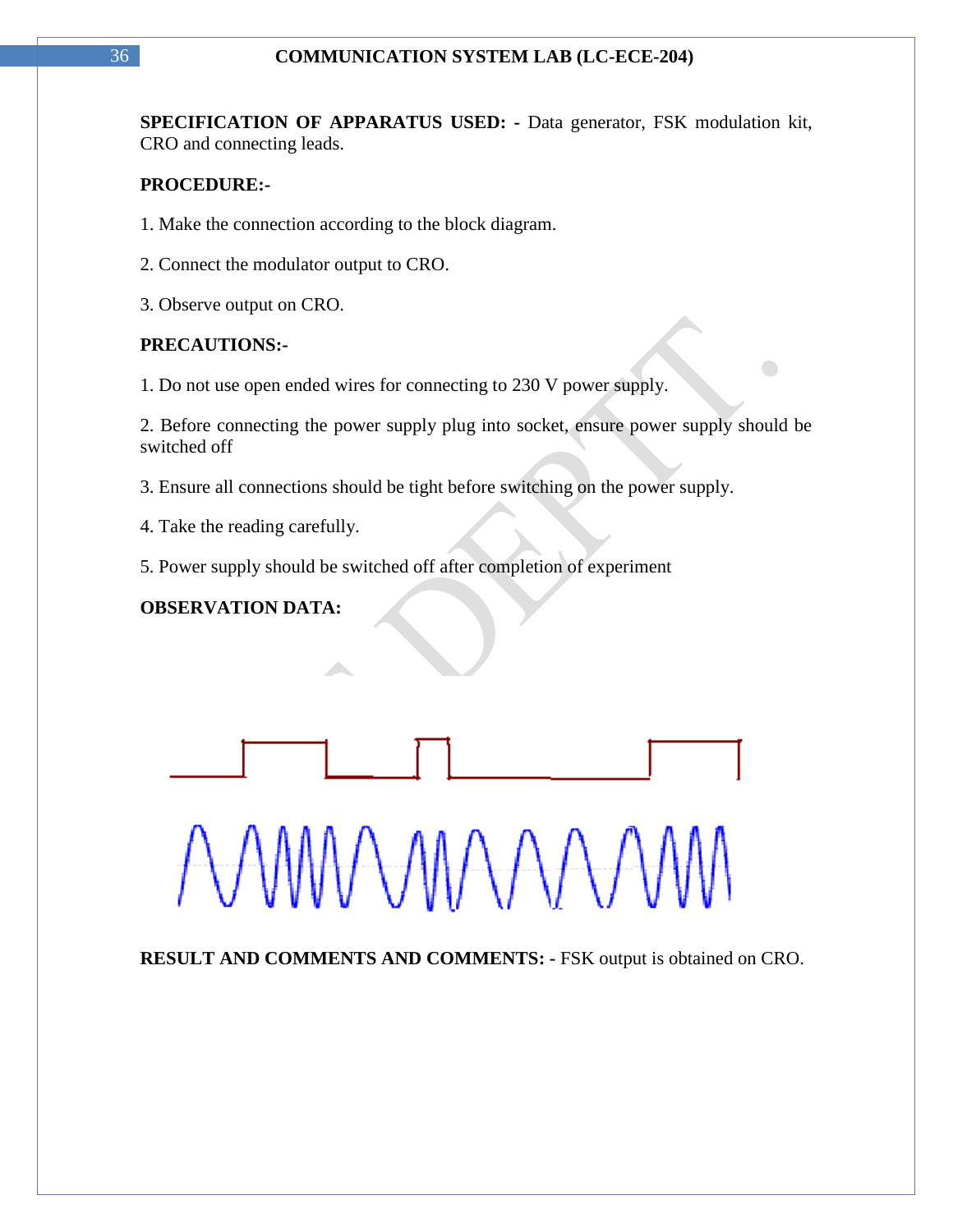### **EXPERIMENT No.10**

**AIM: -** To Study Differential pulse code modulation and Demodulation. **THEORETICAL CONCEPT:-**

**Meaning of DPCM** – "Differential Pulse Code Modulation", is a modulation technique invented by the British Alec Reeves in 1937. It is a digital representation of an analog signal where the magnitude of the signal is sampled regularly at uniform intervals.

Every sample is quantized to a series of symbols in a digital code, which is usually a binary code. PCM is used in digital telephone systems. It is also the standard form for digital audio in computers and various compact disc formats. Several PCM streams may be multiplexed into a larger aggregate data stream. This technique is called Time-Division Multiplexing.

TDM was invented by the telephone industry, but today the technique is an integral part of many digital audio workstations such as Pro Tools. In conventional PCM, the analog signal may be processed (e.g. by amplitude compression) before being digitized. Once the signal is digitized, the PCM signal is not subjected to further processing (e.g. digital data compression). Some forms of PCM combine signal processing with coding. Older versions of these systems applied the processing in the analog domain as part of the A/D process; newer implementations do so in the digital domain. These simple techniques have been largely rendered obsolete by modern transform-based signal compression techniques

In practical system bandwidth requirement for the transformation of information is very important aspect, since if bandwidth requirement is less more number of channels can be multiplexed on a single line and full utility of transmitting media is extracted out. In a system in which a baseband signal m(t) is transmitted by sampling, there is available a scheme of transmission which is an alternative to transmitting the sample values at each sampling time . We can instead, at each sampling time, say the Kth sampling time, transmit the difference between the sample value m(k) at sampling time K and the sample value  $m(K-1)$  at time k-1. If such changes are transmitted, then simply by adding up these changes we shall generate at the receiver a waveform identical in form to m (t).

#### **EXPERIMENTAL SETUP:**